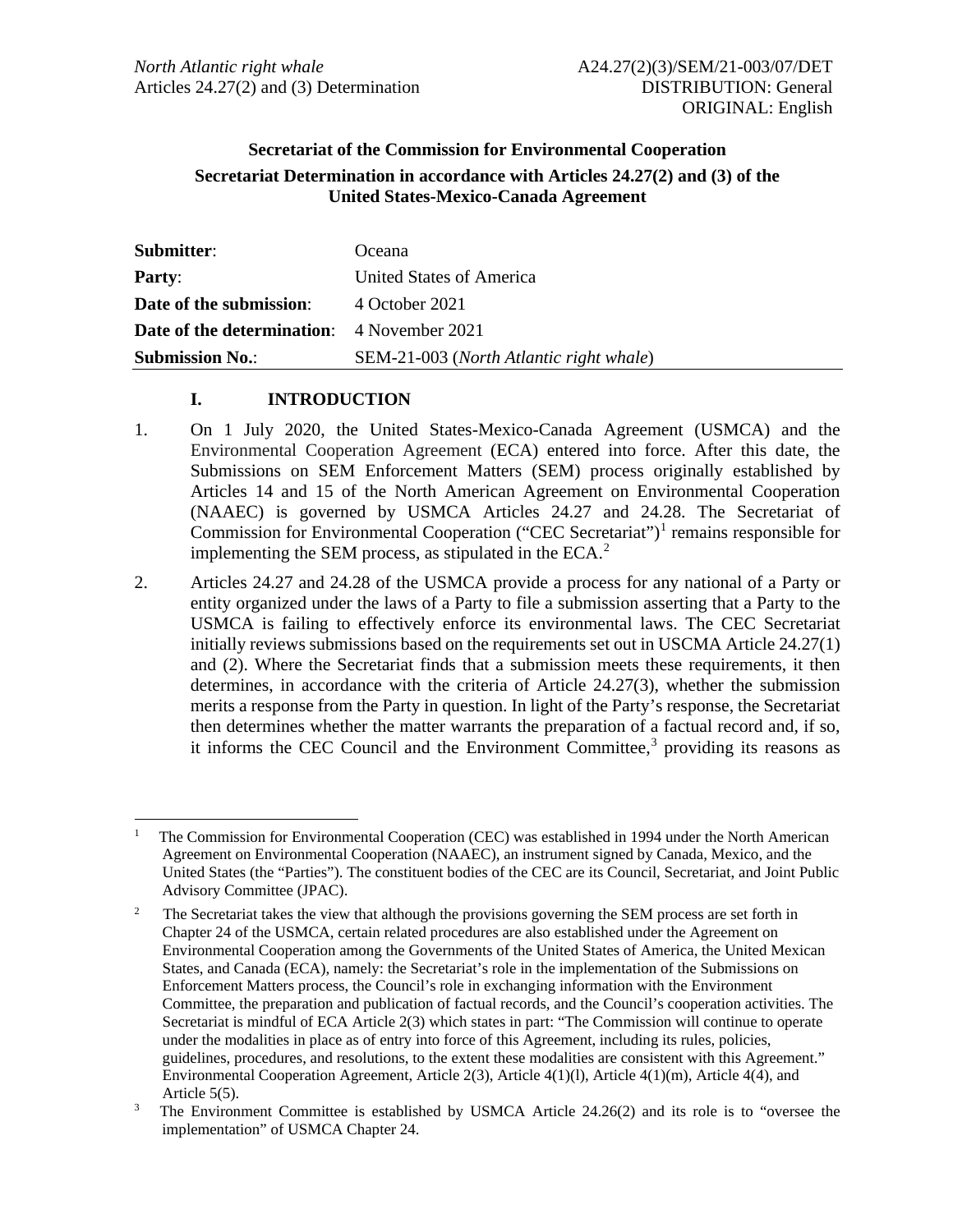prescribed by USMCA Article 24.28(1); otherwise, it terminates the review of the submission.<sup>[4](#page-1-0)</sup>

- 3. On 4 October 2021, Oceana filed a submission ("Submitter") with the CEC Secretariat, asserting that the United States is failing to effectively enforce the Marine Mammal Protection Act (MMPA), the Endangered Species Act (ESA), the National Environmental Policy Act (NEPA), the Outer Continental Shelf Lands Act (OCSLA), and associated regulations, as well as the Coast Guard Authorization Act of 2018, the Ports and Waterways Safety Act (PWSA), and United Nations Convention on the Law of the Sea (UNCLOS) to protect the North Atlantic right whale (NARW).<sup>[5](#page-1-1)</sup>
- 4. Having reviewed submission SEM-21-003 (*North Atlantic right whale*) according to USMCA Article 24.27, the Secretariat finds that the submission does not meet all of the eligibility requirements and hereby so notifies the Submitter. The Submitter needs to precisely identify the legal provisions that the US is allegedly failing to enforce instead of citing entire statutes, sections of statutes, or parts of regulations. The Submitter also needs to provide more information on the remedies pursued in relation to the issues raised in the submission.
- 5. The Submitter has 60 days from the date of this determination to file a revised submission.[6](#page-1-2) If the Secretariat does not receive a revised submission by **4 January 2022**, it will terminate processing of submission SEM-21-003 (*North Atlantic right whale*). The Secretariat's reasoning is set out below.

# **II. SUMMARY OF THE SUBMISSION**

- 6. The Submitter's assertions focus on the following issues:
	- a. **The US Government is Failing to Effectively Enforce the MMPA and ESA and Related Regulationsto Protect North Atlantic Right Whales from Fishing Gear Entanglement**

<span id="page-1-0"></span><sup>&</sup>lt;sup>4</sup> More details on the various stages of the submissions on enforcement matters process, the public registry of submissions, and previous Secretariat determinations and factual records can be found on the CEC website at [<http://www.cec.org/submissions-on-enforcement/>](http://www.cec.org/submissions-on-enforcement/).

<span id="page-1-1"></span><sup>5</sup> SEM-21-003 (*North Atlantic right whale*), USMCA Article 24.27(1) Submission (4 October 2021), [Submission] online at [<http://www.cec.org/wp-content/uploads/wpallimport/files/21-3-sub\\_en.pdf>](http://www.cec.org/wp-content/uploads/wpallimport/files/21-3-sub_en.pdf).

<span id="page-1-2"></span><sup>6</sup> As the Secretariat established in its first USMCA Chapter 24 determination, the Secretariat is guided by the procedures established in the *Guidelines for Submissions on Enforcement Matters under Articles 14 and 15 of the North American Agreement on Environmental Cooperation* (the "Guidelines")*—*under the proviso that this is consistent with the provisions of the USMCA*—*as well as by the analysis of the criteria established in prior determinations and notifications issued in accordance with NAAEC Articles 14 and 15. SEM-20-001 (*Loggerhead turtle*), USMCA Articles 24.27(2) and (3) Determination, §6 (8 February 2021), online at: [<http://www.cec.org/submissions-on-enforcement/registry-of-submissions/loggerhead-turtle>](http://www.cec.org/submissions-on-enforcement/registry-of-submissions/loggerhead-turtle). Proceeding in this manner ensures uniform implementation of the SEM process. SEM-97-001 (*BC Hydro*), NAAEC Article 15(1) Notification (27 April 1998), p. 8, n.9, online at [<http://www.cec.org/wp](http://www.cec.org/wp-content/uploads/wpallimport/files/97-1-adv-e.pdf)[content/uploads/wpallimport/files/97-1-adv-e.pdf>](http://www.cec.org/wp-content/uploads/wpallimport/files/97-1-adv-e.pdf) ("At a minimum, references to previous determinations will assist in ensuring that the Secretariat consistently applies the provisions of the NAAEC").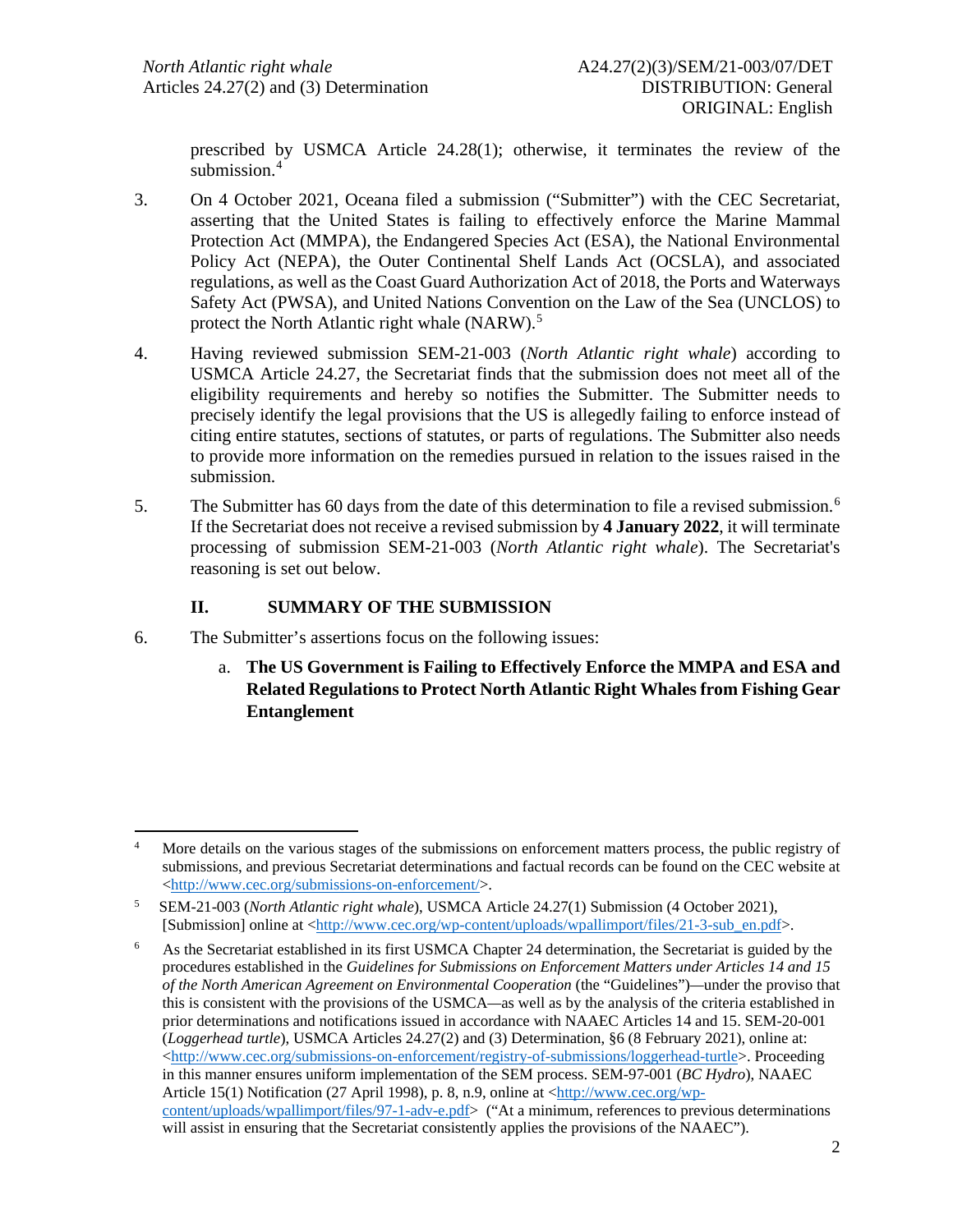- i. The Submitter asserts that the declaration of an Unusual Mortality Event under the MMPA for the North Atlantic right whale in 2017 should have spurred "changes to the regulatory regimes for fishing or vessel traffic."<sup>[7](#page-2-0)</sup>
- ii. The Submitter asserts that, under the MMPA and the ESA, the National Marine Fisheries Service (NMFS) "*is required* to implement measures, including interim emergency measures, to reduce NARW entanglements with fishing gear if it is determined that these interactions exceed acceptable levels (i.e., Potential Biological Removal Level (PBR) of 0.8)."[8](#page-2-1) The NMFS "must implement measures such that *less than one* NARW may be killed or seriously injured due to human impacts each year; however, this level has been exceeded every year since at least 2000."[9](#page-2-2)
- iii. The Submitter asserts that the Final Fishing Gear Entanglement Risk Reduction Rule represents a failure to effectively enforce the MMPA and ESA because it "is not based on best available science and is focused on a low risk reduction goal of merely 60% based on economic factors – in contradiction of MMPA requirements. Moreover, the Final Risk Reduction Rule focused on economic impacts to the fishery as opposed to a higher risk reduction goal that would focus – as is required by the MMPA and ESA – on protection of the endangered marine mammal species."[10](#page-2-3)
- iv. The Submitter asserts that the Risk Reduction Rule represents a failure to effectively enforce the MMPA because it does not uphold the MMPA's zero-mortality rate goal, a goal which was supposed to be met in April 2001 but has not been met for NARWs.<sup>[11](#page-2-4)</sup>
- v. The Submitter asserts the Final Biological Opinion prepared for American lobster and Jonah crab fisheries as well as several other "batched" fisheries in the Greater Atlantic Region violates the MMPA and ESA because the anticipated take is too high: "Based on the goal of achieving a PBR level of 0.8 under the MMPA and an annual lethal take of zero set under the ESA, the NARW Conservation Framework indicates that on *day one*, the lobster and crab fisheries will exceed their authorized ESA lethal take by 2.69, and the MMPA PBR by 1.9."[12](#page-2-5)
- vi. The Submitter asserts the Final Biological Opinion also fails "to effectively comply with, implement, or enforce…the ESA" with regard to "the erroneous 'no jeopardy' determination, the alarming number of lethal and sub-lethal takes authorized in the Incidental Take Statement, the lacking

<span id="page-2-2"></span>9 Id.

<span id="page-2-0"></span><sup>7</sup> Submission at 18, para 11 of Statement of Facts.

<span id="page-2-1"></span><sup>8</sup> Submission at 20, para 15 of Statement of Facts (emphasis in original).

<span id="page-2-3"></span><sup>&</sup>lt;sup>10</sup> Submission at 20, para 16 of Statement of Facts.

<span id="page-2-4"></span><sup>&</sup>lt;sup>11</sup> Submission at 21, para 17 of Statement of Facts.

<span id="page-2-5"></span><sup>&</sup>lt;sup>12</sup> Submission at 22, para 20-22 of Statement of Facts (emphasis in original).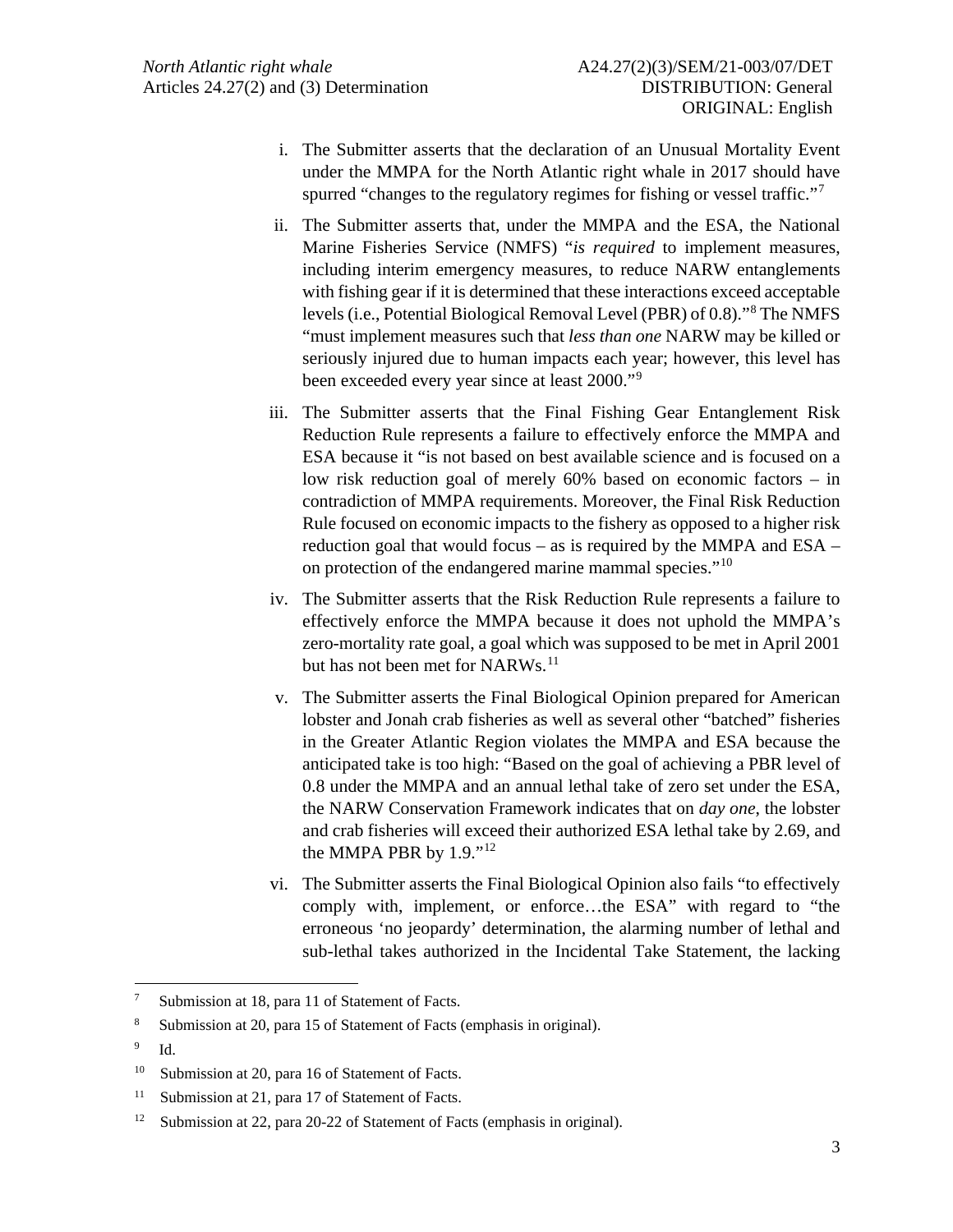Reasonable and Prudent Measures (RPMs) and the related Terms and Conditions (T&Cs), and the agency's failure to use 'best scientific and commercial data available."<sup>[13](#page-3-0)</sup>

- vii. The Submitter asserts the NMFS is failing to effectively enforce ESA section 10 which requires incidental take permits for state fisheries that interact with threatened or endangered species. Only four state fisheries in the US have incidental take permits and only one of them covers the North Atlantic right whale.<sup>[14](#page-3-1)</sup>
- viii. The Submitter asserts that the NMFS is failing to enforce the MMPA's requirements to issue Incidental Take Authorizations for commercial fisheries that interact with threatened or endangered marine mammal species and to publish a list of fisheries that have received Incidental Take Authorizations for the take of threatened or endangered marine mammal species.<sup>[15](#page-3-2)</sup>
	- ix. The Submitter asserts that the lack of civil administrative enforcement actions related to commercial fishing to protect NARWs over the last 11 years represents a failure to effectively enforce the MMPA and ESA, given the recorded incidents of fishing gear entanglement causing serious injury and death. [16](#page-3-3)

# b. **The US Government is Failing to Effectively Enforce NEPA and Related Regulations to Protect North Atlantic Right Whales from Fishing Gear Entanglement**

i. The Submitter asserts the development of the draft Environmental Impact Statement (EIS) and final EIS for the Risk Reduction Rule did not comply with the requirements of NEPA. Specifically, "[b]y failing to consider a reasonable range of alternatives and providing justifications based on arbitrary notions of stakeholder popularity rather than effectiveness, the agency has failed to effectively comply with, implement, or enforce its obligation under NEPA to take a 'hard look' at the public comments and the impacts of its actions. The Fisheries Service also failed to effectively enforce NEPA when it seemingly ignored the majority of written comments and instead concocted the minimalist suite of measures for protecting NARWs by using measures agreed upon by the fishing industry and state governments in closed door meetings. Alarmingly, the agency utterly failed to consider cumulative impacts of all human activities on NARWs in the Draft and Final EIS as required by NEPA."<sup>[17](#page-3-4)</sup>

<span id="page-3-0"></span><sup>&</sup>lt;sup>13</sup> Submission at 22, para 23 of Statement of Facts.

<span id="page-3-1"></span><sup>14</sup> Submission at 22-23, para 24 of Statement of Facts.

<span id="page-3-2"></span><sup>&</sup>lt;sup>15</sup> Submission at 23, para 25-27 of Statement of Facts.

<span id="page-3-3"></span><sup>16</sup> Submission at 23-24, para 28 of Statement of Facts.

<span id="page-3-4"></span><sup>&</sup>lt;sup>17</sup> Submission at 21, para 19 of Statement of Facts.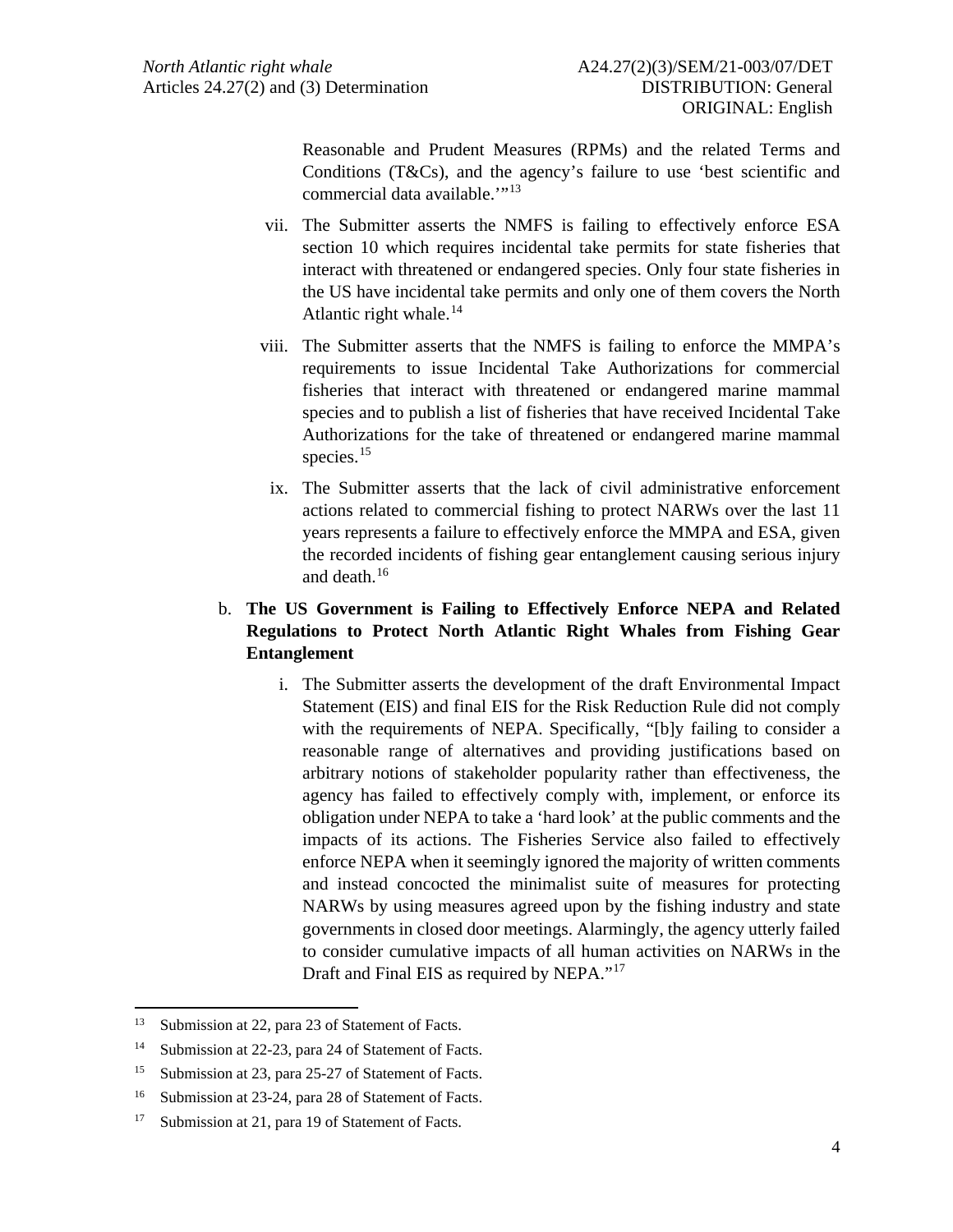- ii. The Submitter also asserts that "neither the Draft or Final EIS…are based on 'best available science,' as required by NEPA…[and] this failing occurred in relation to several important scientific factors, including NARW population data, mortality and serious injury data, the number and location of buoy lines in the water, the decision support tool, and the co-occurrence model $"$ <sup>[18](#page-4-0)</sup>
- c. **The US Government is Failing to Effectively Enforce the Coast Guard Authorization Act, Ports and Waterways Safety Act, and NEPA to Protect North Atlantic Right Whales from Vessel Strikes**
	- i. The Submitter asserts that the US Coast Guard is developing modifications to the vessel traffic for areas in the Atlantic Ocean via Port Access Route Studies and is not adequately reviewing and analyzing the potential effects on North Atlantic right whales as required by the Coast Guard Authorization Act, Ports and Waterways Safety Act, and NEPA.<sup>[19](#page-4-1)</sup>

### d. **The US Government is Failing to Effectively Enforce the MMPA and ESA to Protect North Atlantic Right Whales from Vessel Strikes**

- i. The Submitter asserts that the US Coast Guard is developing modifications to the vessel traffic for areas in the Atlantic Ocean via Port Access Route Studies and is not adequately reviewing and analyzing the potential effects on North Atlantic right whales as required by the MMPA and ESA.<sup>[20](#page-4-2)</sup>
- ii. The Submitter asserts that the 2008 Vessel Speed Rule, Dynamic Management Areas (DMAs), and Seasonal Management Areas (SMAs) are not being effectively enforced.<sup>[21](#page-4-3)</sup>
- iii. The Submitter asserts that the delay in conducting and publishing the review of the efficacy of the Vessel Speed Rule constitutes a failure to effectively enforce environmental law.[22](#page-4-4)
- iv. The Submitter asserts that the Vessel Speed Rule should be updated "to account for the shifts in NARW location and aggregations due to warming waters and the shift of its prey species."<sup>[23](#page-4-5)</sup>
- e. **The US Government is Failing to Effectively Enforce Environmental Laws to Protect North Atlantic Right Whales from Climate Change**

<span id="page-4-0"></span><sup>18</sup> Id.

<span id="page-4-1"></span><sup>&</sup>lt;sup>19</sup> Submission at 24, para 31 of Statement of Facts.

<span id="page-4-2"></span><sup>20</sup> Id.

<span id="page-4-3"></span><sup>&</sup>lt;sup>21</sup> Submission at 25-26, para 32-37 of Statement of Facts; Submission at 26-27, para 39-41 of Statement of Facts.

<span id="page-4-4"></span> $22$  Submission at 25, para 33 of Statement of Facts.

<span id="page-4-5"></span><sup>23</sup> Submission at 26, para 38 of Statement of Facts.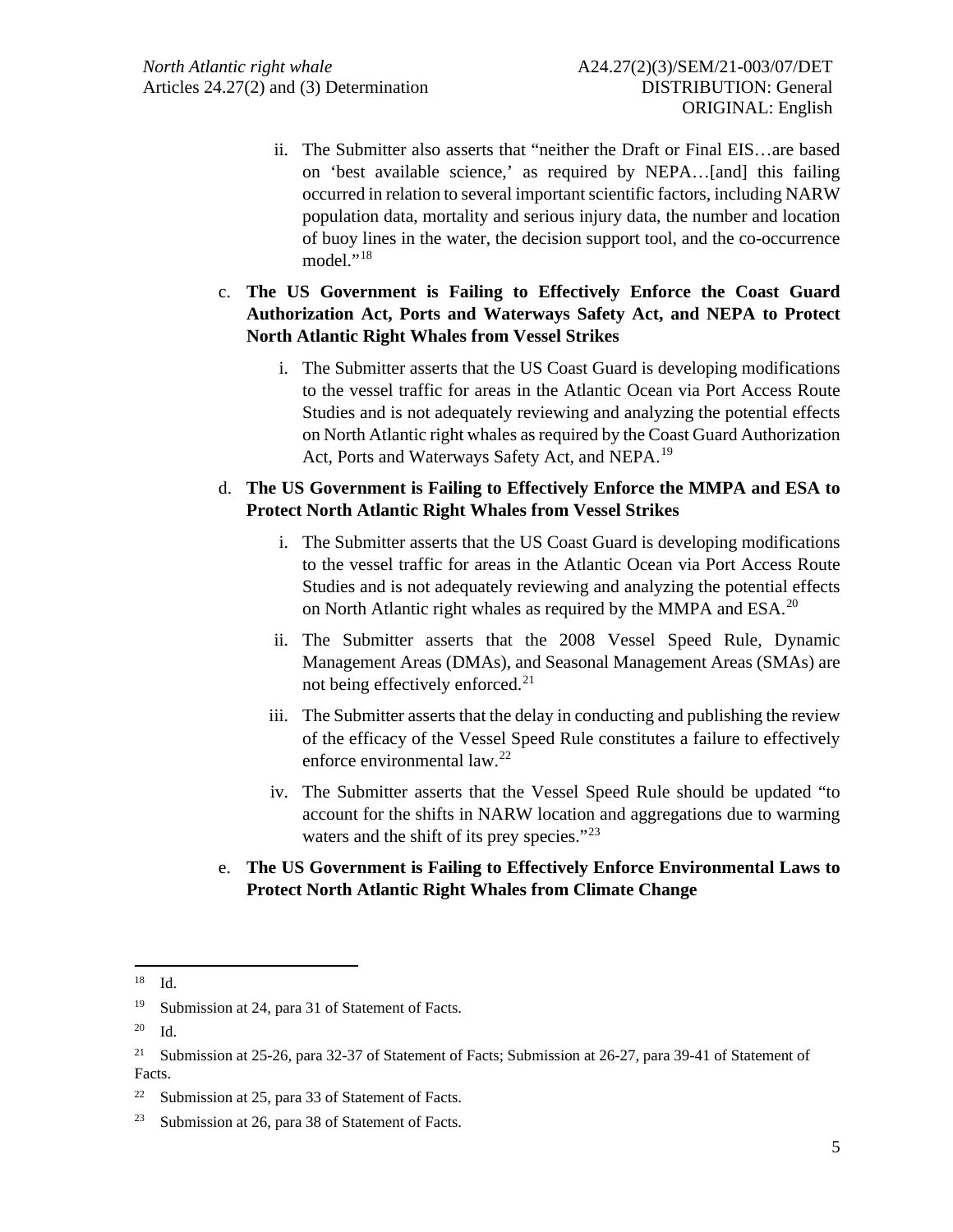i. The Submitter asserts that "[t]he US Government has delayed action to mitigate climate change far too long under leadership that has either failed to address or worse yet, actively denied the reality of climate change – to the detriment of all life on the planet, including NARWs… Delaying action to protect this critically endangered species from the additional stressor of climate change arguably constitutes 'take' in violation of the MMPA and ESA as well as a failure to effectively enforce the MMPA, the ESA, NEPA and the related regulations."[24](#page-5-0)

## f. **The US Government is Failing to Effectively Enforce Environmental Laws to Protect North Atlantic Right Whales from Ocean Noise**

- i. The Submitter asserts that "the Fisheries Service granted incidental harassment authorizations to five survey companies under the MMPA for seismic airgun blasting to explore for offshore oil and gas in the migratory waterways and near the critical habitat of NARWs in the Atlantic…[showing] the agency's willingness to put the economic interests of industry over protections for endangered species – in contradiction of the statutory requirements."<sup>[25](#page-5-1)</sup>
- ii. The Submitter asserts that "High levels of vessel activity can also cause noise in the ocean that is disruptive and/or stressful to NARWs. Relevant U.S. Government agencies and sub-agencies or offices (e.g., Fisheries Service, U.S. Coast Guard, and BOEM) should closely regulate high levels of vessel activity that create ocean noise in areas near NARW critical habitat, especially calving areas in the Southeast – where mother-calf pairs need quieter waters to communicate. This lack of oversight is yet another example of the U.S. Government's failure to effectively comply with, implement, or enforce the MMPA, ESA, and NEPA as well as relevant regulations."[26](#page-5-2)

### g. **The US Government is Failing to Effectively Enforce Environmental Laws to Protect North Atlantic Right Whales from Offshore Energy Development**

i. The Submitter asserts that proposals to lease areas in the Atlantic Ocean for offshore oil and gas development "pose unacceptable risks to the species, and do not strike the appropriate balance required to effectively comply with, implement, and enforce OCSLA, much less the ESA, the MMPA, and NEPA."<sup>[27](#page-5-3)</sup> The submission generally references proposed offshore oil and gas leasing in the Atlantic but does not cite any lease sales or drilling permits. A revised submission could provide more information on the nature and status of such activities.

<span id="page-5-0"></span><sup>24</sup> Submission at 28, para 44 of Statement of Facts.

<span id="page-5-1"></span><sup>&</sup>lt;sup>25</sup> Submission at 28, para 45 of Statement of Facts.

<span id="page-5-2"></span><sup>&</sup>lt;sup>26</sup> Submission at 28, para 46 of Statement of Facts.

<span id="page-5-3"></span><sup>27</sup> Submission at 29, para 47 of Statement of Facts.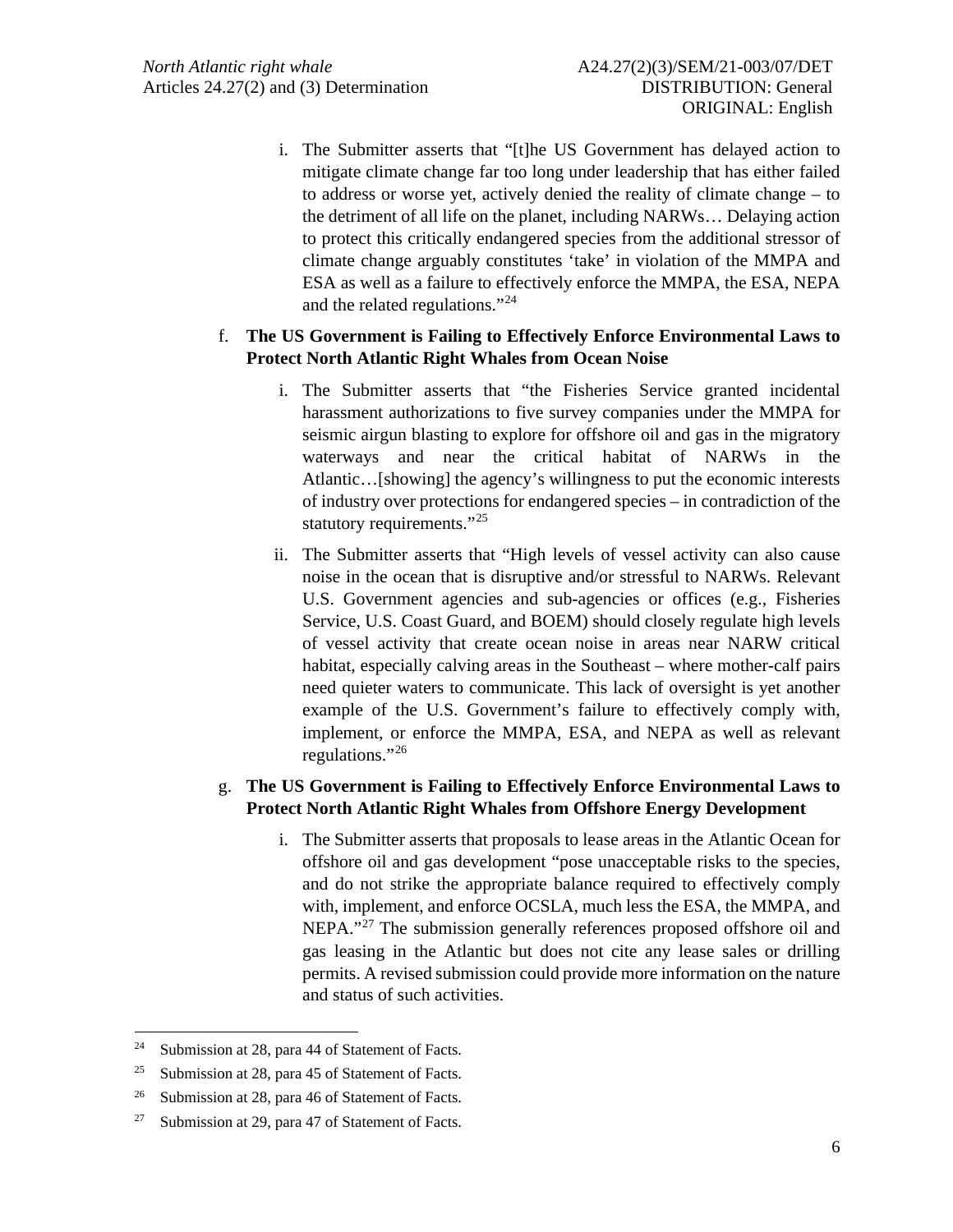ii. The Submitter also asserts generally, "As offshore energy projects proceed forward in the Atlantic, diligent adherence to environmental laws and regulations along with a precautionary approach are key to avoid further decline of the NARWs from vessel strikes, entanglements, and ocean noise."[28](#page-6-0) A revised submission could clarify which offshore energy projects pose a threat to the NARW and which environmental laws are not being effectively enforced in relation to those projects.

# **III. ANALYSIS**

7. Article 24.27(1) allows "[a]ny person of a Party" to file a submission with the CEC Secretariat "asserting that a Party is failing to effectively enforce its environmental laws."

### **A. Article 24.27(1)**

- 8. Under Article 24.27(1), the CEC Secretariat first determines whether the Submitter is a "person of a Party" under the USMCA.
- 9. USMCA Article 1.5 provides a series of relevant definitions to evaluate whether Oceana is a "person of a Party" under the USMCA:
	- a. "**person of a Party** means a national of a Party or an enterprise of a Party;"
	- b. **"enterprise of a Party** means an enterprise constituted or organized under the law of a Party;"
	- c. **"enterprise** means an entity constituted or organized under applicable law, whether or not for profit, and whether privately-owned or governmentally-owned or controlled, including a corporation, trust, partnership, sole proprietorship, joint venture, association or similar organization;"
- 10. Taken together, these definitions clarify that a not-for-profit entity organized under the law of a Party qualifies as a "person of a Party" eligible to make a submission.
- 11. Oceana is a non-profit organization incorporated in the District of Columbia, headquartered in Washington, DC, and recognized as tax-exempt under Section  $501(c)(3)$  of the US Internal Revenue Code.<sup>[29](#page-6-1)</sup>
- 12. Oceana is a "person of a Party" within the meaning of USMCA 24.27(1).
- 13. The next criterion in Article 24.27(1) is whether the submission identifies an "environmental law" within the meaning of the USMCA.
- 14. USMCA Article 24.1 provides the following definition:

**[E]nvironmental law** means a statute or regulation of a Party, or provision thereof, including any that implements the Party's obligations under a multilateral environmental agreement, the primary purpose of which is the protection of the environment, or the prevention of a danger to human life or health, through:

<span id="page-6-0"></span> $28$  Id.

<span id="page-6-1"></span><sup>&</sup>lt;sup>29</sup> Oceana, *Oceana International Offices* [<https://oceana.org/about-oceana/oceana-international-offices>](https://oceana.org/about-oceana/oceana-international-offices); Oceana, *Financial Information* [<https://oceana.org/about-oceana/about-us/financial-information>](https://oceana.org/about-oceana/about-us/financial-information).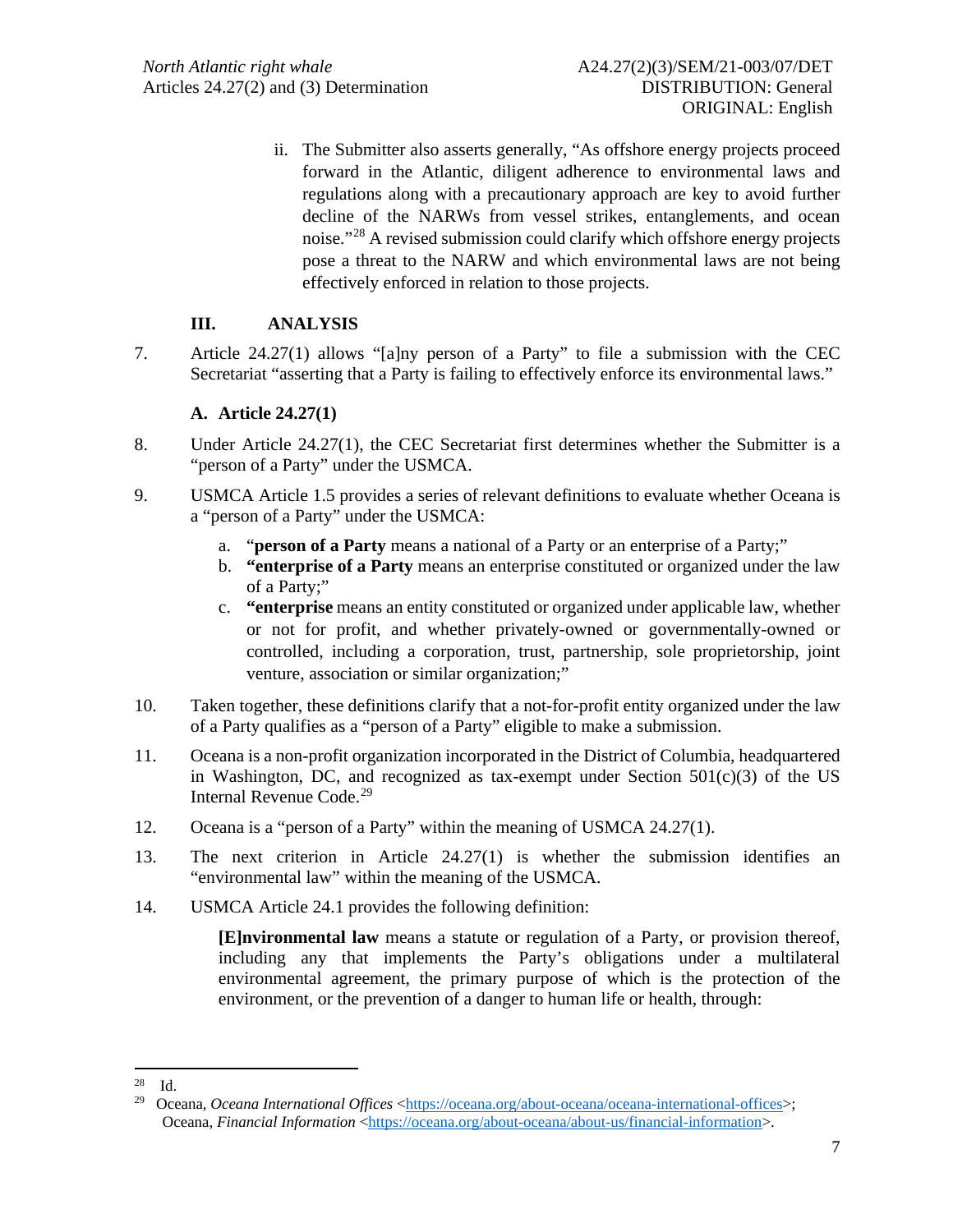- a) the prevention, abatement, or control of the release, discharge, or emission of pollutants or environmental contaminants;
- b) the control of environmentally hazardous or toxic chemicals, substances, materials, or wastes, and the dissemination of information related thereto; or
- c) the protection or conservation of wild flora or fauna,<sup>1</sup> including endangered species, their habitat, and specially protected natural areas, $<sup>2</sup>$ </sup>

but does not include a statute or regulation, or provision thereof, directly related to worker safety or health, nor any statute or regulation, or provision thereof, the primary purpose of which is managing the subsistence or aboriginal harvesting of natural resources. [30](#page-7-0)

<sup>1</sup> The Parties recognize that "protection or conservation" may include the protection or conservation of biological diversity.

<sup>2</sup> For the purposes of this Chapter, the term "specially protected natural areas" means those areas as defined by the Party in its law.

**[S]tatute or regulation** means: "(c) for the United States, an Act of Congress or regulation promulgated pursuant to an Act of Congress that is enforceable by action of the central level of government."[31](#page-7-1)

- 15. Under Article 24.27(2), the CEC Secretariat may consider any submission asserting that a Party is failing to effectively enforce its environmental laws, provided that the eligibility requirements are met. The Secretariat reiterates, as it has stated previously in determinations issued in accordance with NAAEC Articles 14 and  $15^{32}$  $15^{32}$  $15^{32}$  and the USMCA<sup>[33](#page-7-3)</sup> that the requirements of USMCA Articles 24.27(1), (2), and (3) are not intended to be an insurmountable procedural screening device, and they must therefore be given a broad interpretation consonant with Chapter 24 of the Agreement.<sup>[34](#page-7-4)</sup> The Secretariat reviews the submission with that perspective in mind.
- 16. The Secretariat evaluates whether the individual provisions of the laws and regulations cited in the submission are environmental laws within the meaning of the USMCA.<sup>35</sup>

<span id="page-7-0"></span><sup>30</sup> USMCA Article 24.1.

<span id="page-7-1"></span><sup>&</sup>lt;sup>31</sup> Id. USMCA Article 1.5 defines "central level of government" as "for the United States, the federal level of government."

<span id="page-7-2"></span><sup>32</sup> SEM-97-005 (*Biodiversity*), Article 14(1) Determination (26 May 1998) and SEM-98-003 (*Great Lakes*), Article 14(1) and (2) Determination (8 September 1999).

<span id="page-7-3"></span><sup>33</sup> SEM-20-001 (*Loggerhead turtle*), Determination in accordance with Articles 24.27(2) and (3) (8 February 2021), §8, online at [<http://www.cec.org/wp-content/uploads/wpallimport/files/20-1](http://www.cec.org/wp-content/uploads/wpallimport/files/20-1-det_24.27(2)(3)_en.pdf) [det\\_24.27\(2\)\(3\)\\_en.pdf>](http://www.cec.org/wp-content/uploads/wpallimport/files/20-1-det_24.27(2)(3)_en.pdf); SEM-21-001 (*Fairview Terminal*), Determination in accordance with Articles 24.27(2) and (3) (9 March 2021), §6, online at [<http://www.cec.org/wp](http://www.cec.org/wp-content/uploads/wpallimport/files/21-1-det_en.pdf)[content/uploads/wpallimport/files/21-1-det\\_en.pdf>](http://www.cec.org/wp-content/uploads/wpallimport/files/21-1-det_en.pdf); SEM-21-002 (*Vaquita Porpoise*) Determination in accordance with Articles 24.27(2) and (3) (8 September 2021), §8, online at [<http://www.cec.org/wp](http://www.cec.org/wp-content/uploads/wpallimport/files/21-2-det_en.pdf)[content/uploads/wpallimport/files/21-2-det\\_en.pdf>](http://www.cec.org/wp-content/uploads/wpallimport/files/21-2-det_en.pdf).

<span id="page-7-4"></span><sup>34</sup> *Cf.* USMCA Article 24.2.

<span id="page-7-5"></span>Guidelines at 5.1(c) instructs the Secretariat to analyze the primary purpose of cited provisions individually: "The primary purpose of a particular statutory or regulatory provision…shall be determined by reference to its primary purpose, rather than to the primary purpose of the statute or regulation of which it is part."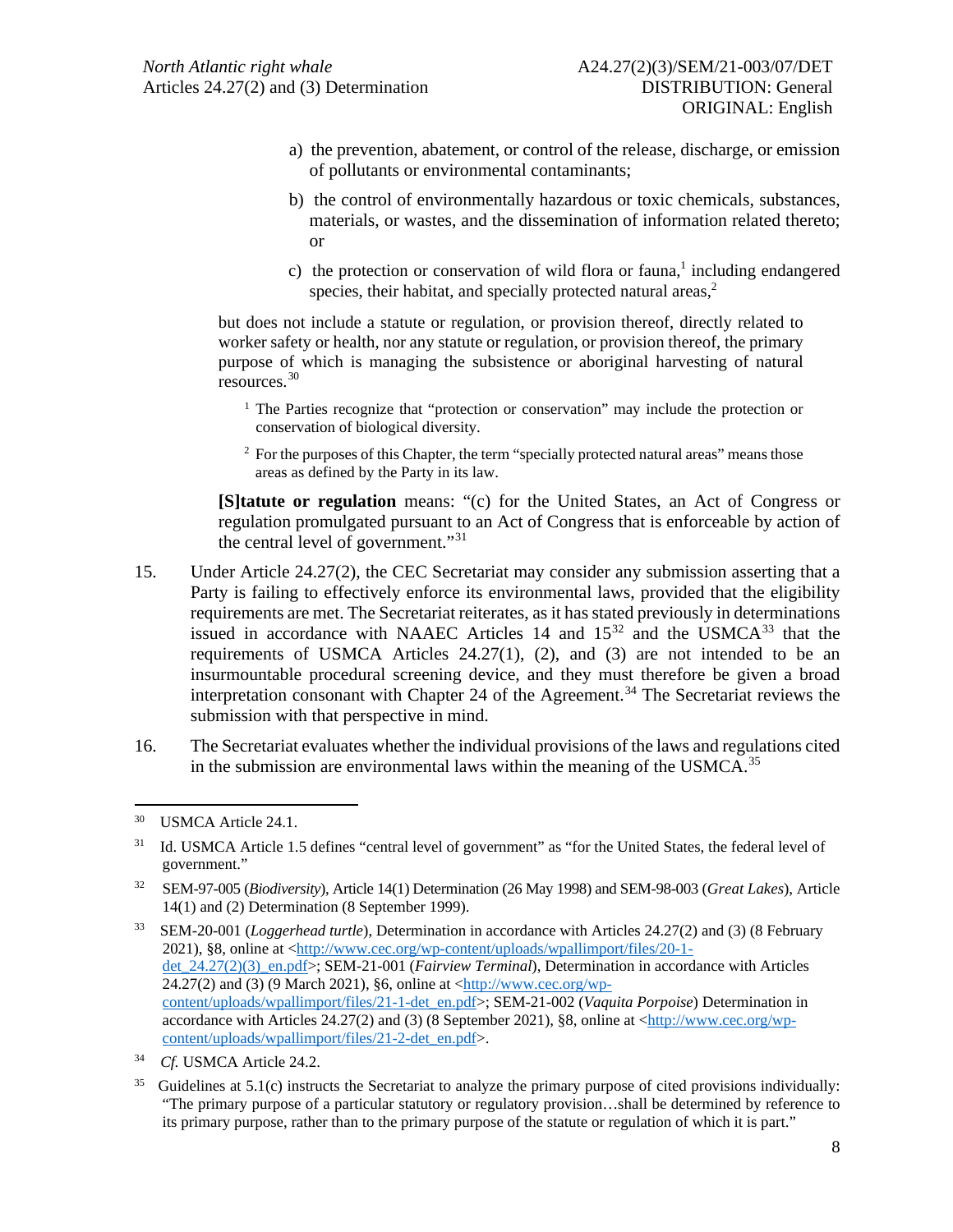- 17. To support some assertions, the Submitter cites extensive sections of law and regulations containing numerous subsections<sup>[36](#page-8-0)</sup> and it is simply not reasonable for the Secretariat to review such a large number of provisions within the 30-day window provided by the USMCA for review.[37](#page-8-1)
- 18. A revised submission should cite specific, relevant provisionsto support its assertions rather than large swaths of law and regulations. For example, a citation to subsection 1371(a) of the MMPA might look specific enough for review, but it contains six subsections, each containing provisions up to  $(A)$ - $(F)$  with the potential for sub provisions such that it can result in citations like subsection  $1371(a)(5)(E)(iii)$ . A citation to a section that only contains a few subsections or a subsection with only a few provisions could be appropriate, but a more precise citation is needed where there are numerous subsections or provisions covering a variety of requirements and standards.<sup>[38](#page-8-2)</sup> Precise citations to relevant provisions, like subsection  $1371(a)(5)(E)(iii)$ , allow the Secretariat to perform a timely, accurate review of the submission.
- 19. The sections of the submission that could be revised are noted in the analysis below. When reviewing the submission, the Secretariat realized there were inconsistencies between provisions cited in the list in Part III, section F of the Submission Form and the endnotes to the Statement of Facts.[39](#page-8-3) This situation created two sets of cited provisions for the Secretariat to analyze. To avoid confusion, the Secretariat decided to analyze the provisions cited in the endnotes. A revised submission should clarify which provisions the Submitter asserts are not being effectively enforced by listing them in Part III, section F since that the Submitter is using the Submission Form. When reviewing a revised submission, the Secretariat will analyze the specific provisions cited in the list.
- 20. The submission mentions, "…for additional details, Oceana incorporates by reference all claims laid out in its August 18 Notice Letter to the U.S. Government, including claims cross-referenced in Oceana's comment letters and other supporting documents...."<sup>[40](#page-8-4)</sup> The Secretariat appreciates the Submitter's desire to be comprehensive, however, the Submitter must spell out the assertions in the submission itself in a succinct manner.<sup>[41](#page-8-5)</sup>

<span id="page-8-0"></span><sup>&</sup>lt;sup>36</sup> For example, to support the general assertion that "The Fisheries Service recently concluded a regulatory process, which fails to adequately implement the requirements of the MMPA and the ESA as well as the related regulations to protect NARWs" the submission cites: 16 U.S.C. §§1361-1383b, 1401-1406, 1411- 1421h; 50 C.F.R. Ch. II, Subch. C, Parts 215-229; 16 U.S.C. §§ 1531 et seq.; 50 C.F.R. Ch. IV, Subch. A, Parts 402, 424 and Subch. C, Parts 450-453. Submission, endnote 38.

<span id="page-8-1"></span><sup>37</sup> USMCA Article 24.27(3).

<span id="page-8-2"></span><sup>&</sup>lt;sup>38</sup> The Secretariat has occasionally identified a provision that qualifies as environmental law from a short list of articles cited in a Submission. However, this is not practical given the number of statutes and regulations cited in SEM-21-003.

<span id="page-8-3"></span><sup>&</sup>lt;sup>39</sup> The Submitter provides a list of laws and regulations in Part III, section F of the Submission Form. Submission at 11-13. Not all the laws and regulations on the list are cited in the endnotes to the statement of facts to provide context and to support assertions that the US government is failing to effectively enforce environmental laws. To avoid confusion, the Secretariat will only evaluate the provisions cited in the endnotes.

<span id="page-8-4"></span><sup>40</sup> Submission at 19-20, para 14 of Statement of Facts.

<span id="page-8-5"></span>Guidelines at 5.3 ("Submissions must contain a succinct account of the facts on which such an assertion is based…."). Guidelines at 3.3 ("Submissions should not exceed 15 pages…excluding supporting information.").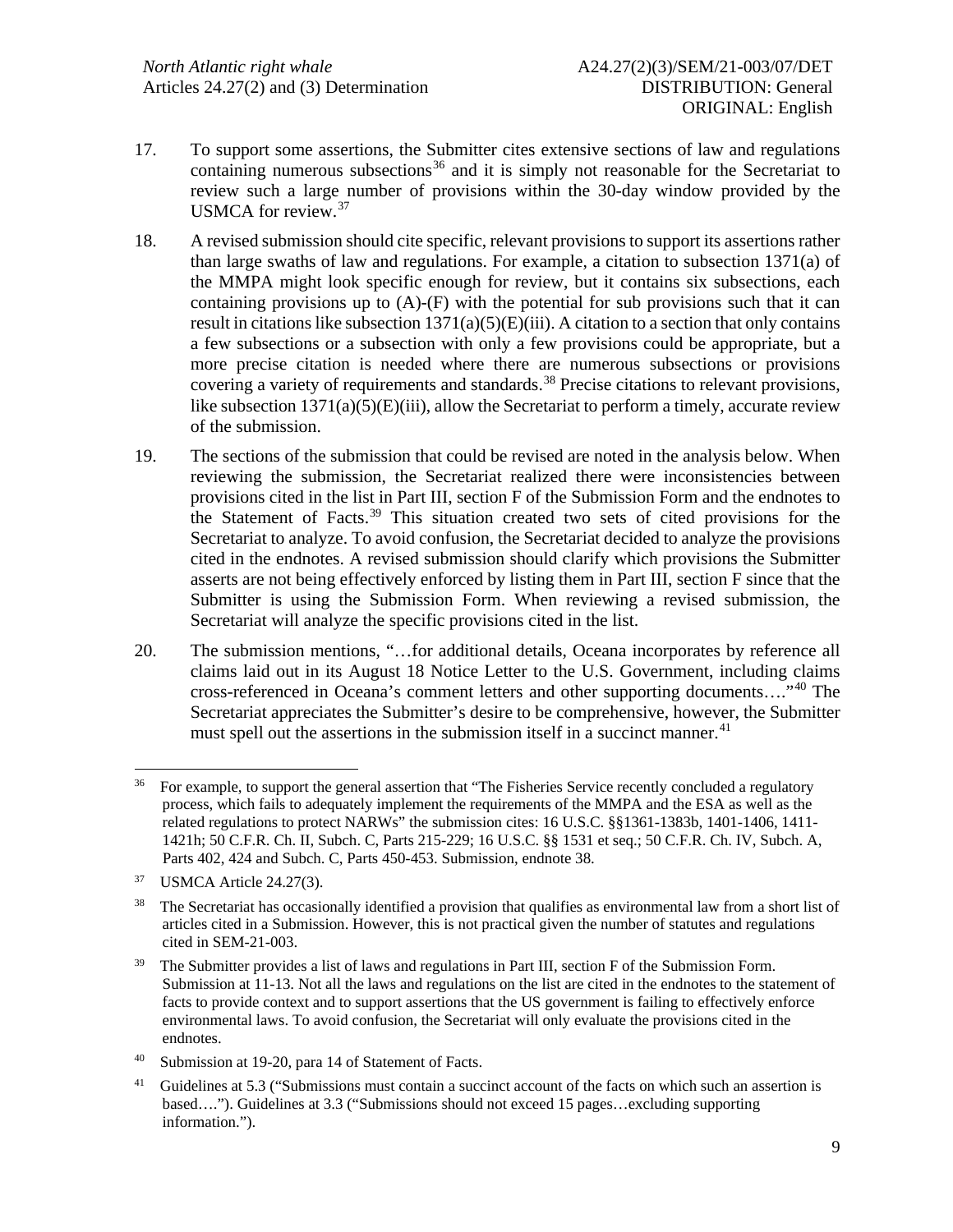- 21. The **Marine Mammal Protection Act** was passed by the US Congress and signed into law in 1972.<sup>[42](#page-9-0)</sup> In the declaration of policy at the beginning of the MMPA, Congress found that "marine mammals have proven themselves to be resources of great international significance, esthetic and recreational as well as economic, and it is the sense of the Congress that they should be protected and encouraged to develop to the greatest extent feasible commensurate with sound policies of resource management and that the primary objective of their management should be to maintain the health and stability of the marine ecosystem. Whenever consistent with this primary objective, it should be the goal to obtain an optimum sustainable population keeping in mind the carrying capacity of the habitat." $43$
- 22. Three federal entities are responsible for implementing the MMPA. The National Marine Fisheries Service (NMFS)<sup>[44](#page-9-2)</sup> is responsible for the protection of whales, dolphins, porpoises, seals, and sea lions.<sup>[45](#page-9-3)</sup> The U.S. Fish and Wildlife Service (USFWS) is responsible for the protection of walrus, manatees, sea otters, and polar bears.<sup>[46](#page-9-4)</sup> The Marine Mammal Commission "provides independent, science-based oversight of domestic and international policies and actions of federal agencies addressing human impacts on marine mammals and their ecosystems."[47](#page-9-5)
- 23. The submission cites numerous sections of the MMPA together, 16 U.S.C. §§ 1361-1383b, 1401-1406, 1411-1421h. $48$  Spanning five of the six subchapters of the Act, that citation contains 40 individual sections with varying numbers of subsections. As stated above, citing a large volume of legal provisions without specifying which ones apply to the given situation is not reasonably reviewable by the Secretariat. Accordingly, the Secretariat will review only specific provisions of the MMPA cited in the endnotes of the submission.<sup>[49](#page-9-7)</sup>
- 24. The submission cites provisions in sections of the MMPA that provide the congressional findings and declaration of policy,<sup>[50](#page-9-8)</sup> provide definitions for the Act,<sup>[51](#page-9-9)</sup> establish a moratorium on taking and importing marine mammals and marine mammal products,  $52$  set

<span id="page-9-0"></span><sup>&</sup>lt;sup>42</sup> US Fish and Wildlife Service, *Marine Mammal Protection Act* [<https://www.fws.gov/international/laws](https://www.fws.gov/international/laws-treaties-agreements/us-conservation-laws/marine-mammal-protection-act.html)[treaties-agreements/us-conservation-laws/marine-mammal-protection-act.html>](https://www.fws.gov/international/laws-treaties-agreements/us-conservation-laws/marine-mammal-protection-act.html).

<span id="page-9-1"></span><sup>43 16</sup> U.S.C. § 1361(6).

<span id="page-9-2"></span><sup>44</sup> The National Marine Fisheries Service is a part of the National Oceanic and Atmospheric Administration (NOAA), is also sometimes referred to as "NOAA Fisheries."

<span id="page-9-3"></span><sup>45</sup> NOAA Fisheries, *Laws & Policies: Marine Mammal Protection Act* [<https://www.fisheries.noaa.gov/topic/laws-policies#marine-mammal-protection-act>](https://www.fisheries.noaa.gov/topic/laws-policies#marine-mammal-protection-act).

<span id="page-9-4"></span><sup>46</sup> Id.

<span id="page-9-5"></span><sup>47</sup> Id.

<span id="page-9-6"></span><sup>48</sup> Submission, endnotes 93, 95, 116, 121, 128, 133, 134.

<span id="page-9-7"></span><sup>49</sup> Submission, endnotes 2, 20, 34, 35, 41, 45, 46, 48, 57, 70, 71, 72, 81, 82, 83, 84, 85, 87, 93, 119, 121, 123, 131, 133, 134.

<span id="page-9-8"></span><sup>50 16</sup> U.S.C. § 1361.

<span id="page-9-9"></span><sup>51 16</sup> U.S.C. § 1362.

<span id="page-9-10"></span><sup>52 16</sup> U.S.C. § 1371.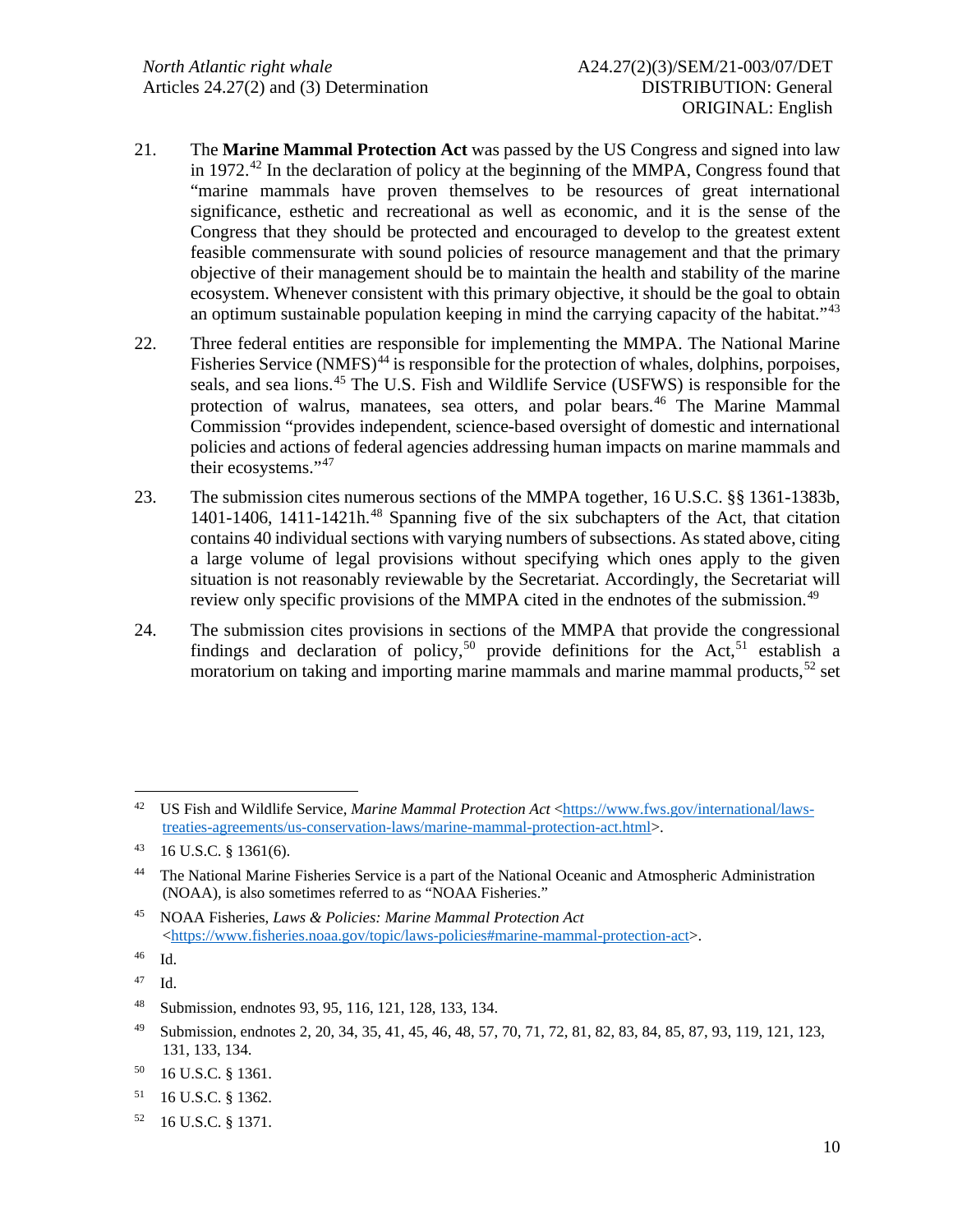out penalties for violations of the Act,<sup>[53](#page-10-0)</sup> explain how the Act should be administered,<sup>[54](#page-10-1)</sup> and govern the taking of marine mammals incidental to commercial fishing operations. [55](#page-10-2)

- 25. Some of the provisions of the MMPA cited by the Submitter meet the definition of environmental law under the USMCA. The MMPA is an Act of Congress that is enforceable by action of the central level of government, but only some of the cited provisions have a primary purpose of protecting the environment through the protection or conservation of wild fauna, including endangered species and their habitat. The provisions that qualify as environmental law are:
	- a. Section 1371 establishes a moratorium on taking and importing marine mammals and marine mammal products<sup>[56](#page-10-3)</sup> and the submission cites five provisions in this section:
		- i. Section  $1371(a)(3)(A)$  authorizes the NMFS or USFWS to determine when the requirements of the section can be waived and a taking can be permitted.[57](#page-10-4)
		- ii.Section 1371(a)(5)(A) authorizes the NMFS or USFWS to allow incidental take for specific activities other than commercial fishing in a specific region for up to 5 years at a time.<sup>[58](#page-10-5)</sup>
		- iii. Section  $1371(a)(5)(D)$  authorizes the NMFS or USFWS to allow incidental take by harassment of small numbers of marine mammals for specific activities other than commercial fishing in a specific region for up to 1 year at a time.[59](#page-10-6)
		- iv. Section 1371(a)(5)(E) authorizes the NMFS or USFWS to allow incidental take by commercial fishing of marine mammals designated as depleted because they are listed as threatened or endangered under the ESA.<sup>[60](#page-10-7)</sup>
		- v. Section  $1371(a)(5)(E)(iii)$  allows for changes to the incidental take authorization for commercial fishing if "the level of incidental mortality or serious injury from commercial fisheries…has resulted or is likely to result in an impact that is more than negligible on the endangered or threatened species or stock," then "the Secretary shall use the emergency authority granted under section 1387 of this title to protect such species or stock, and may modify any permit granted under this paragraph as necessary."[61](#page-10-8)

- <span id="page-10-2"></span>55 16 U.S.C. § 1387.
- <span id="page-10-3"></span>56 16 U.S.C. § 1371.
- <span id="page-10-4"></span>57 16 U.S.C. § 1371(a)(3)(A).
- <span id="page-10-5"></span>58 16 U.S.C. § 1371(a)(5)(A).
- <span id="page-10-6"></span>59 16 U.S.C. § 1371(a)(5)(D).
- <span id="page-10-7"></span>60 16 U.S.C.§ 1371(a)(5)(E).
- <span id="page-10-8"></span> $61$  16 U.S.C. §§ 1371(a)(5)(E)(iii).

<span id="page-10-0"></span><sup>53 16</sup> U.S.C. § 1375.

<span id="page-10-1"></span><sup>54 16</sup> U.S.C. § 1382.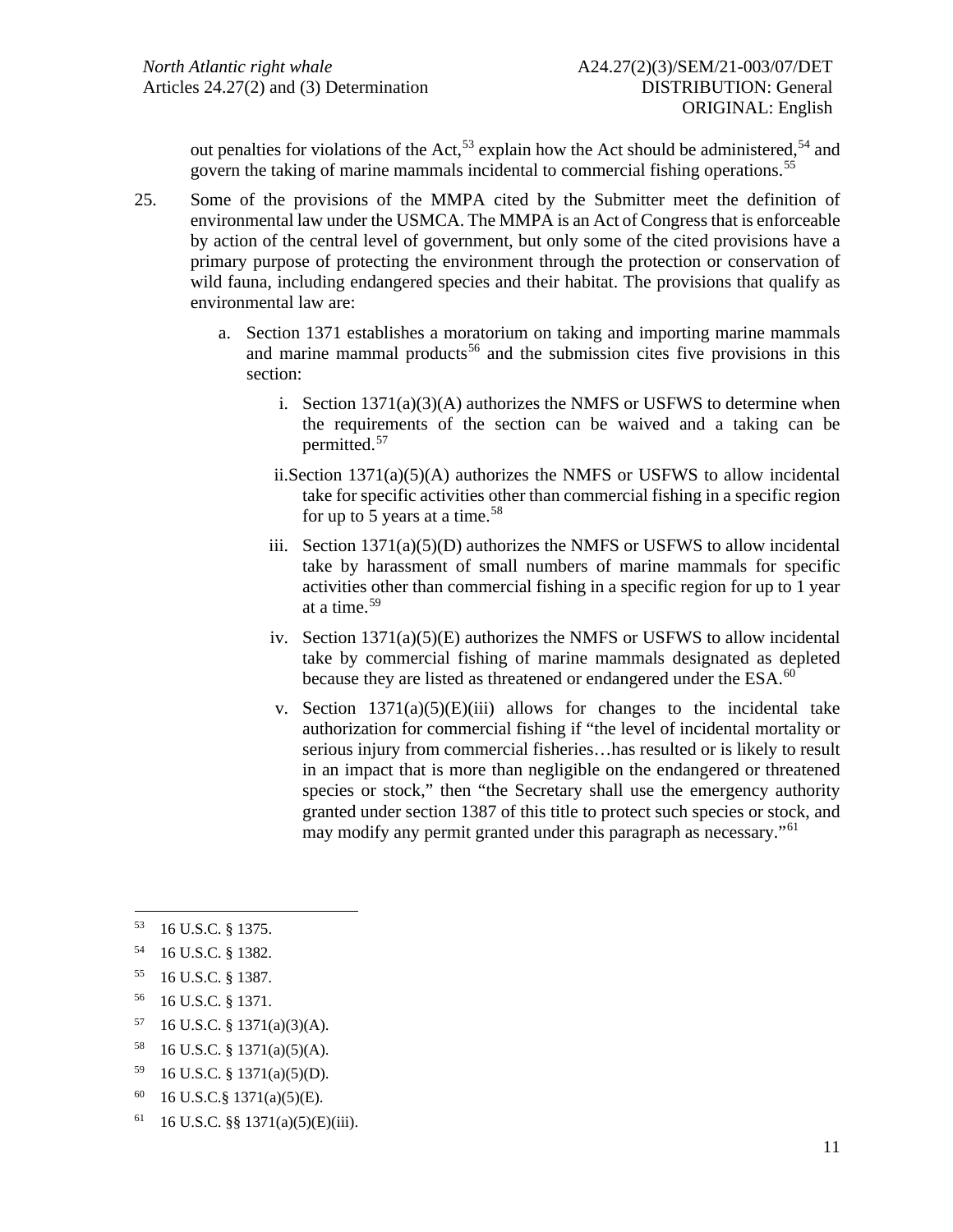- b. Section  $1375(a)(1)$  establishes the maximum civil penalty for each violation of any provision of the MMPA or any permit or regulation issued under the MMPA. $^{62}$  $^{62}$  $^{62}$
- c. Section 1375(b) establishes the maximum criminal penalty (fine and term of imprisonment) for each instance a person knowingly violates any provision of the MMPA or any permit or regulation issued under the MMPA.<sup>[63](#page-11-1)</sup>
- d. Section 1382 explains how the Act should be administered, and the endnote citing it quotes from subsection (a) which describes rulemaking authority under the Act. $64$
- e. Section 1387 governs the taking of marine mammals incidental to commercial fishing operations,  $65$  and the submission cites six provisions in this section:
	- i. Section  $1387(a)(2)$  clarifies that section 1387 and section  $1371(a)(5)(E)$  of the MMPA apply "[i]n the case of the incidental taking of marine mammals from species or stocks designated under this chapter as depleted on the basis of their listing as threatened species or endangered species under the Endangered Species Act of 1973…."[66](#page-11-4)
	- ii. Section 1387(b) establishes the zero mortality rate goal- that commercial fisheries "shall reduce incidental mortality and serious injury of marine mammals to insignificant levels approaching a zero mortality and serious injury rate within 7 years after April 30, 1994."<sup>[67](#page-11-5)</sup> This section also provides for review of the progress of commercial fisheries "toward reducing incidental mortality and serious injury to insignificant levels approaching a zero rate."[68](#page-11-6) And if "the rate of incidental mortality and serious injury of marine mammals in a commercial fishery is not consistent with paragraph (1), then the Secretary shall take appropriate action under subsection  $(f)$ ."<sup>[69](#page-11-7)</sup>
	- iii. Section  $1387(c)(1)(A)$  contains two cited provisions and discusses the procedure for notifying the public of changes to the list of commercial fisheries "with respect to commercial fisheries that have — (i) frequent incidental mortality and serious injury of marine mammals;<sup>[70](#page-11-8)</sup> (ii) occasional incidental mortality and serious injury of marine mammals."[71](#page-11-9)

<span id="page-11-0"></span><sup>62 16</sup> U.S.C. § 1375(a)(1), as amended by 15 C.F.R. § 6.4(11) (Jan. 15, 2021).

<span id="page-11-1"></span><sup>63 16</sup> U.S.C. § 1375(b), as amended by 18 U.S.C. § 3571(b)(5).

<span id="page-11-2"></span><sup>64 16</sup> U.S.C. § 1382(a). Submission, endnote 123.

<span id="page-11-3"></span><sup>65 16</sup> U.S.C. § 1387.

<span id="page-11-4"></span><sup>66 16</sup> U.S.C. § 1387(a)(2).

<span id="page-11-5"></span> $67$  16 U.S.C. § 1387(b)(1).

<span id="page-11-6"></span><sup>68 16</sup> U.S.C. § 1387(b)(3).

<span id="page-11-7"></span> $69$  16 U.S.C. § 1387(b)(4).

<span id="page-11-8"></span><sup>70 16</sup> U.S.C. § 1387(c)(1)(A)(i).

<span id="page-11-9"></span> $71 \quad 16 \text{ U.S.C. }$  § 1387(c)(1)(A)(ii).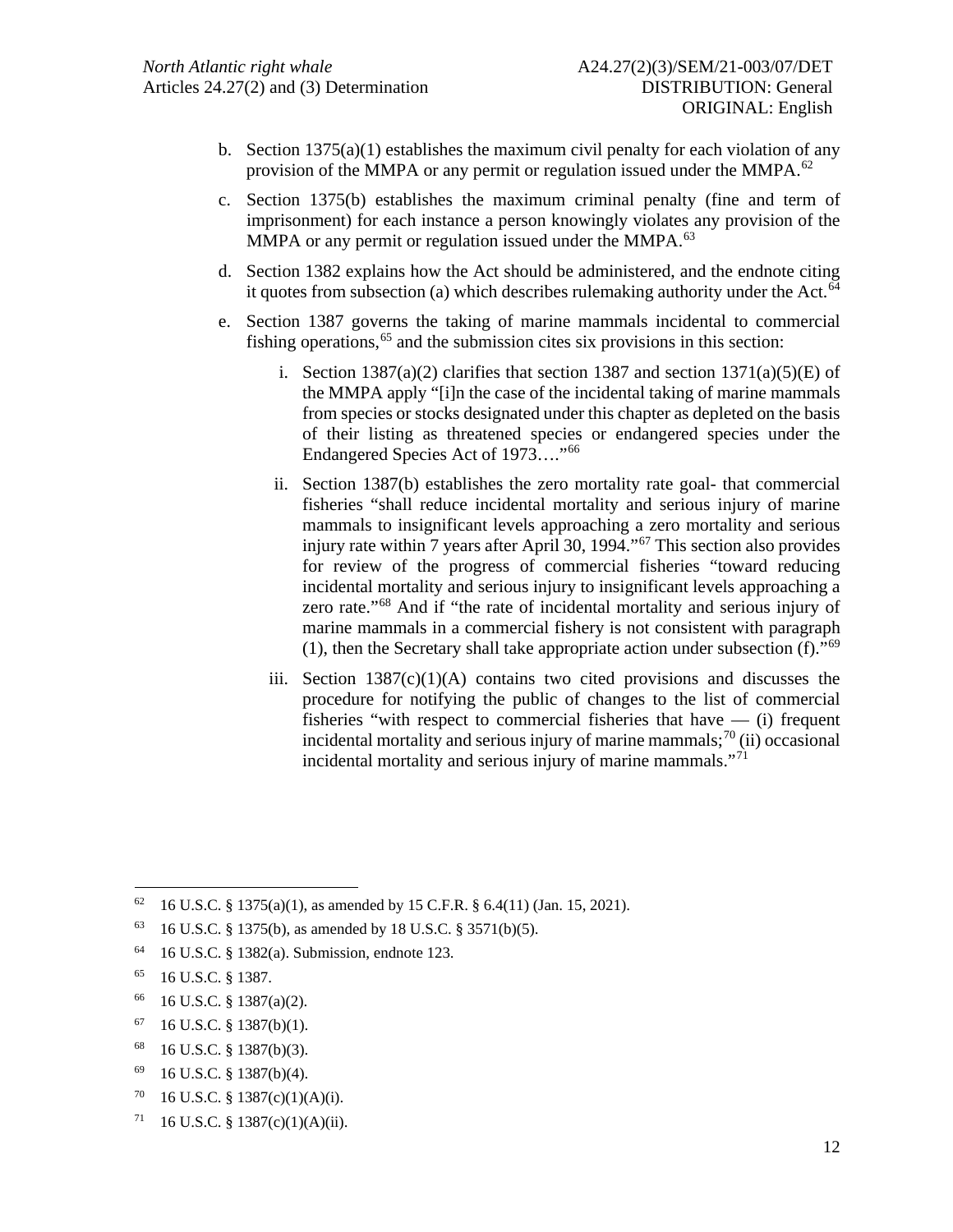- iv. Section 1387(f) provides for take reduction plans that are required to be developed and implemented for "each strategic stock which interacts with a commercial fishery listed under subsection  $(c)(1)(A)(i)$  or  $(ii).$ <sup>[72](#page-12-0)</sup>
	- 1. The submission specifically cites section  $1387(f)(2)$  which states "[t]he immediate goal of a take reduction plan for a strategic stock shall be to reduce, within 6 months of its implementation, the incidental mortality or serious injury of marine mammals incidentally taken in the course of commercial fishing operations to levels less than the potential biological removal level established for that stock under section 1386 of this title. The long-term goal of the plan shall be to reduce, within 5 years of its implementation, the incidental mortality or serious injury of marine mammals incidentally taken in the course of commercial fishing operations to insignificant levels approaching a zero mortality and serious injury rate, taking into account the economics of the fishery, the availability of existing technology, and existing State or regional fishery management plans."[73](#page-12-1)
- v. Section 1387(g) requires different emergency regulations to be prescribed to reduce incidental mortality and serious injury in a fishery when certain conditions are met.<sup>[74](#page-12-2)</sup> A revised submission could specify which provisions of subsection (g) are relevant to assertions in the submission as it sets out two different procedures for emergency regulations.
- 26. The following provisions do not qualify as environmental law because they lack enforceable provisions or do not have a primary purpose of protecting the environment through the protection or conservation of wild fauna, including endangered species and their habitat, but are relevant legal instruments and may be referenced in the enforcement review:
	- a. Section 1361 provides the congressional findings and declaration of policy.[75](#page-12-3)
	- b. Section 1362 provides definitions for the Act and the submission cites two definitions, for "depletion" or "depleted"<sup>[76](#page-12-4)</sup> and "strategic stock."<sup>[77](#page-12-5)</sup>
- 27. The **Marine Mammal Protection Act Regulations** (MMPA Regulations) that appear in the Code of Federal Regulations, title 50, chapter II, subpart C, are regulations promulgated pursuant to the MMPA, enforceable by the NMFS and USFWS.<sup>[78](#page-12-6)</sup> The submission cites three provisions in part 216, that cover prohibited taking of marine mammals,<sup>[79](#page-12-7)</sup>

<span id="page-12-0"></span> $72 \quad 16 \text{ U.S.C. }$  § 1387(f)(1).

<span id="page-12-1"></span> $73$  16 U.S.C. § 1387(f)(2).

<span id="page-12-2"></span> $74$  16 U.S.C. § 1387(g).

<span id="page-12-3"></span><sup>&</sup>lt;sup>75</sup> 16 U.S.C. § 1361. In addition to citing the entire section, the submission cites § 1361(2) in endnote 70.

<span id="page-12-4"></span><sup>76 16</sup> U.S.C. § 1362(1).

<span id="page-12-5"></span> $77 \quad 16$  U.S.C. § 1362(19).

<span id="page-12-6"></span><sup>&</sup>lt;sup>78</sup> 50 C.F.R. § 216.1 ("The regulations in this part implement the Marine Mammal Protection Act of 1972…which, among other things, restricts the taking, possession, transportation, selling, offering for sale, and importing of marine mammals.").

<span id="page-12-7"></span><sup>79 50</sup> C.F.R. § 216.11.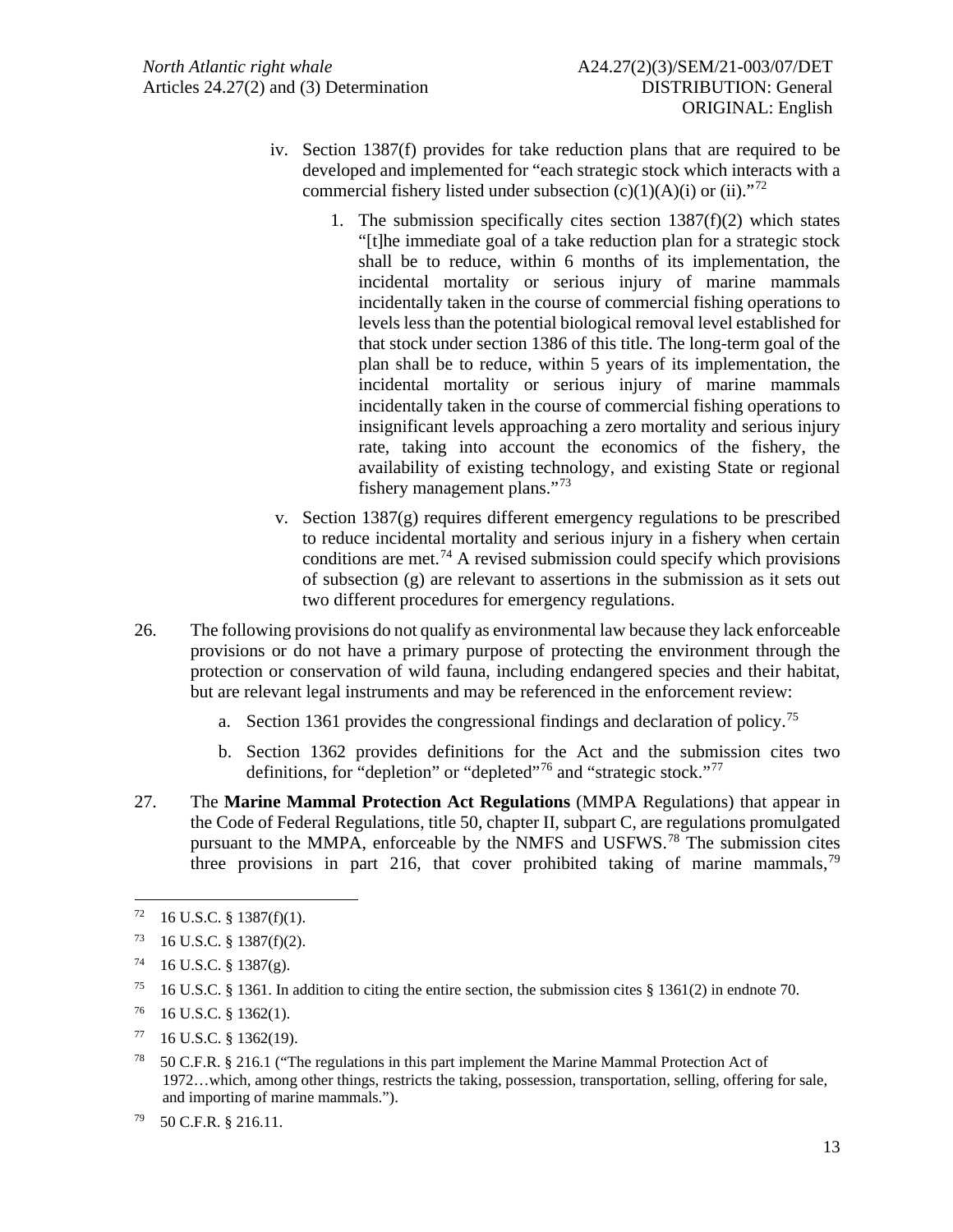definitions, $80$  and the standards for developing specific regulations for allowed activities that may result in incidental takings of small numbers of marine mammals. [81](#page-13-1) The submission cites section 222.307 which covers permits for incidental taking of endangered and threatened marine species. $82$  The submission cites section 224.105 which covers vessel speed restrictions to protect North Atlantic right whales $^{83}$  $^{83}$  $^{83}$  and section 229.9 which provides for the establishment of emergency regulations when commercial fisheries are having or are likely to have an immediate and significant adverse impact on a species.<sup>[84](#page-13-4)</sup>

- 28. Some of the MMPA Regulations cited by the Submitter meet the definition of environmental law under the USMCA. All of the cited regulations are promulgated pursuant to an Act of Congress and enforceable by action at the central level of government. Some, not all, of the cited regulatory provisions have a primary purpose of protecting the environment through the protection or conservation of wild fauna, including endangered species and their habitat. The regulatory provisions that qualify as environmental law are:
	- a. Section 216.11 prohibits the take of a marine mammal on the high seas, in waters or on lands under the jurisdiction of the United States, or during the moratorium. <sup>[85](#page-13-5)</sup>
	- b. Section 222.307 covers permits for incidental taking of endangered and threatened marine species. The submission specifically cites  $222.307(c)(1)$  which provides the issuance criteria for permits and  $222.307(c)(2)$  which provides the required findings to issue a permit and  $222.307(e)$  which sets duration of permits.<sup>[86](#page-13-6)</sup>
	- c. Section 224.105 covers vessel speed restrictions to protect North Atlantic right whales. This section contains the 2008 Vessel Speed Rule<sup>[87](#page-13-7)</sup> and 2013 update.<sup>[88](#page-13-8)</sup>
	- d. The submission specifically cites 224.105(d) which sets a deadline of 1 January 2019 for NMFS to publish and seek comment on a report evaluating the impacts of the section, both in terms of its conservational value and navigational safety impacts.<sup>[89](#page-13-9)</sup>
	- e. Section 229.9 provides for the issuance of emergency regulations when commercial fisheries are having or are likely to have an immediate and significant adverse impact on a species.<sup>[90](#page-13-10)</sup>

<span id="page-13-6"></span>86 50 C.F.R. §§ 222.307(c)(1), (c)(2), (e).

<span id="page-13-0"></span><sup>80 50</sup> C.F.R. § 216.103.

<span id="page-13-1"></span><sup>81 50</sup> C.F.R. § 216.105.

<span id="page-13-2"></span><sup>82 50</sup> C.F.R. § 222.307.

<span id="page-13-3"></span><sup>83 50</sup> C.F.R. § 224.105.

<span id="page-13-4"></span><sup>84 50</sup> C.F.R. § 229.9.

<span id="page-13-5"></span><sup>85 50</sup> C.F.R. § 216.11.

<span id="page-13-7"></span><sup>87</sup> *Final Rule to Implement Speed Restrictions to Reduce the Threat of Ship Collisions with North Atlantic Right Whales*, 73 FR 60173 (10 Oct. 2008).

<span id="page-13-8"></span><sup>88</sup> *Final Rule to Remove the Sunset Provision of the Final Rule Implementing Vessel Speed Restrictions to Reduce the Threat of Ship Collisions With North Atlantic Right Whales*, 78 Fed. Reg. 73726 (9 Dec. 2013).

<span id="page-13-9"></span> $89$  50 C.F.R. § 224.105(d).

<span id="page-13-10"></span><sup>90 50</sup> C.F.R. § 229.9.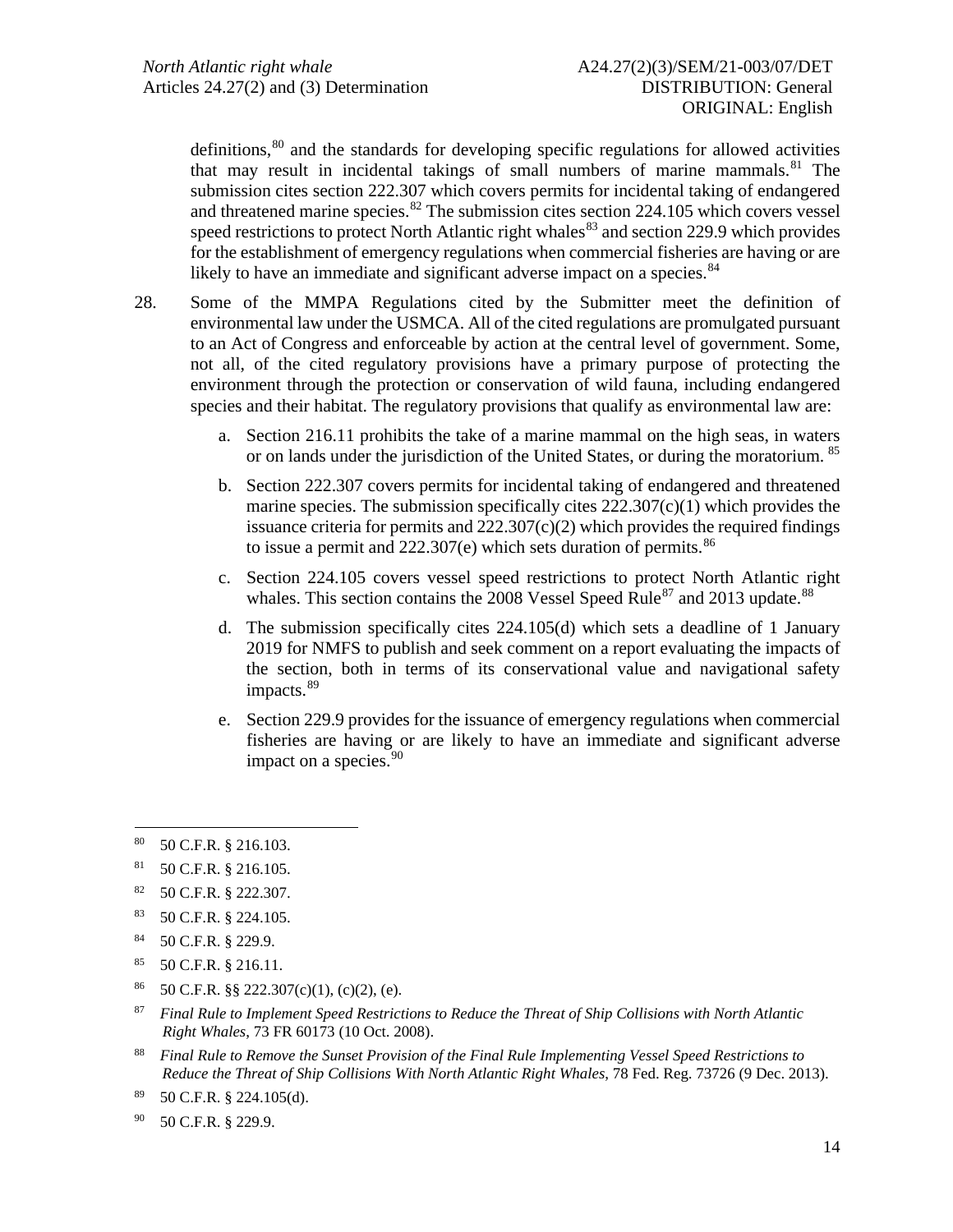- 29. The following regulatory provisions do not qualify as environmental law because they lack enforceable provisions or do not have a primary purpose of protecting the environment through the protection or conservation of wild fauna, including endangered species and their habitat, but are relevant legal instruments and may be referenced in the enforcement review:
	- a. Section 216.103 provides definitions for the general regulations governing small takes of marine mammals incidental to specified activities.
	- b. Section 216.105(c) states that regulations for allowed activities that may result in incidental takings of small numbers of marine mammals "will be established based on the best available information. As new information is developed, through monitoring, reporting, or research, the regulations may be modified, in whole or in part, after notice and opportunity for public review."<sup>[91](#page-14-0)</sup> This provision may seem to qualify as environmental law, but it merely guides agency discretion and is not directly enforceable.
- 30. The **Endangered Species Act** was passed by US Congress and signed into law in 1973.[92](#page-14-1) The ESA superseded earlier endangered species laws and strengthened protections for species listed as threatened or endangered.<sup>[93](#page-14-2)</sup> "The ESA is administered by the U.S. Fish and Wildlife Service (FWS) for terrestrial and freshwater species, as delegated by the Secretary of the Interior, and by the National Marine Fisheries Service (NMFS) for marine and anadromous<sup>[94](#page-14-3)</sup> species, as delegated by the Secretary of Commerce."<sup>[95](#page-14-4)</sup> Congress stated that the purposes of the ESA are, in part, "to provide a means whereby the ecosystems upon which endangered species and threatened species depend may be conserved, [and] to provide a program for the conservation of such endangered species and threatened species…."<sup>[96](#page-14-5)</sup>
- 31. The submission cites the entire ESA, 16 U.S.C.  $\S$ § 1531 et seq.<sup>[97](#page-14-6)</sup> The Act contains 15 individual sections with varying numbers of subsections. As stated above, citing a large volume of legal provisions without specifying which ones apply to the given situation is not reasonably reviewable by the Secretariat. Accordingly, the Secretariat will review only specific provisions of the ESA cited in the endnotes of the submission.<sup>[98](#page-14-7)</sup>

<span id="page-14-0"></span> $91$  50 C.F.R. § 216.105(c).

<span id="page-14-1"></span><sup>92</sup> US Fish and Wildlife Service, *A History of the Endangered Species Act of 1973 Timeline* [<https://www.fws.gov/endangered/laws-policies/timeline.html>](https://www.fws.gov/endangered/laws-policies/timeline.html).

<span id="page-14-2"></span><sup>93</sup> Id.

<span id="page-14-3"></span><sup>&</sup>lt;sup>94</sup> Fish are anadromous if they spend most of their lives in salt water and then swim up a river to spawn. Young anadromous fish hatch and then swim downstream to grow to adulthood in the ocean. For example, most salmon and some sturgeon species are anadromous. Congressional Research Service, *The Endangered Species Act: Overview and Implementation,* 1, n.4 (last updated 4 March 2021), [<https://crsreports.congress.gov/product/pdf/R/R46677>](https://crsreports.congress.gov/product/pdf/R/R46677).

<span id="page-14-4"></span><sup>95</sup> Id. at 1.

<span id="page-14-5"></span><sup>96 16</sup> U.S.C. § 1531(b).

<span id="page-14-6"></span><sup>97</sup> Submission, endnotes 32, 38, 93, 95, 116, 121, 128, 133, 134.

<span id="page-14-7"></span><sup>98</sup> Submission, endnotes 34, 48, 60, 69, 74, 78, 93, 119, 121, 123.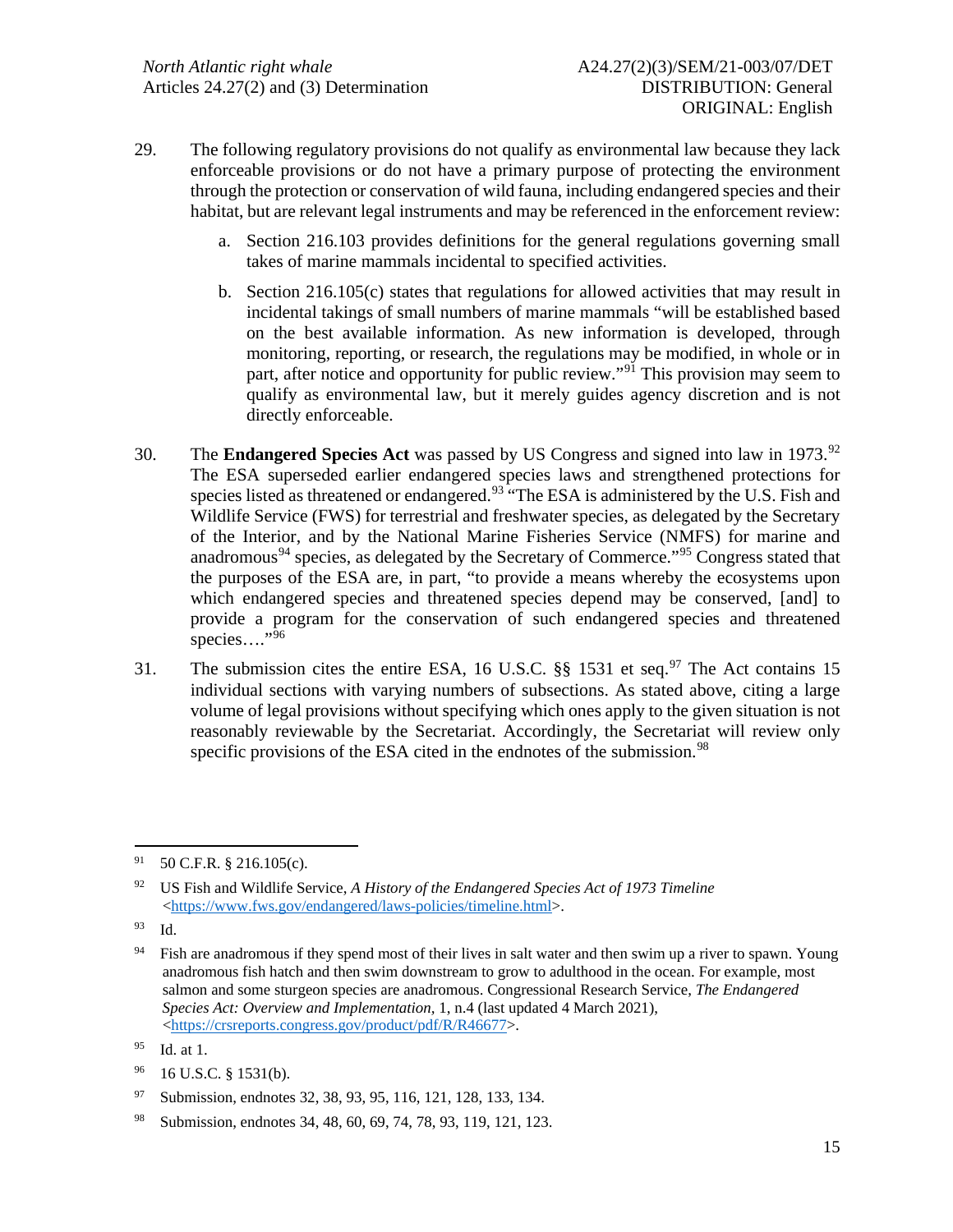- 32. The submission cites sections of the ESA that provide the congressional findings and declaration of purposes and policy,<sup>[99](#page-15-0)</sup> establish the process for determining which species are endangered and threatened,<sup>[100](#page-15-1)</sup> govern interagency cooperation under the Act,<sup>[101](#page-15-2)</sup> prohibit specific actions,<sup>[102](#page-15-3)</sup> provide exceptions to the Act,<sup>[103](#page-15-4)</sup> set out the Act's penalties and enforcement procedures.[104](#page-15-5)
- 33. Some of the provisions of the ESA cited by the Submitter meet the definition of environmental law under the USMCA. The ESA is an Act of Congress that is enforceable by action of the central level of government, but only some of the cited provisions have a primary purpose of protecting the environment through the protection or conservation of wild flora and fauna, including endangered species and their habitat. The provisions that qualify as environmental law are:
	- a. Section 1533 establishes the regulatory process for determining which species are endangered and threatened and the submission cites section  $1533(b)(7)$  which allows regulations to take immediate effect for "any emergency posing a significant risk to the well-being of any species of fish or wildlife or plants" if certain conditions are met. [105](#page-15-6)
	- b. Section 1536 covers interagency cooperation under the  $Act^{106}$  $Act^{106}$  $Act^{106}$  and the submission cites two provisions. Section 1536(b)(3)(A) requires preparation of a Biological Opinion after consultation and explains what should be included in the Biological Opinion. Section  $1536(b)(4)$  describes the written incidental take statement that may need to be prepared for a proposed agency action and what it should include.
	- c. Section  $1538(a)(1)$  sets out prohibited actions with regard to endangered species of fish or wildlife.<sup>[107](#page-15-8)</sup>
	- d. Section  $1539(a)(1)(B)$  allows permits for the taking of "any such species within the United States or the territorial sea of the United States" [108](#page-15-9) "if such taking is incidental to, and not the purpose of, the carrying out of an otherwise lawful activity."[109](#page-15-10)
	- e. Section 1540 sets out the Act's penalties and enforcement procedures<sup>[110](#page-15-11)</sup> and the submission cites two qualifying provisions:
		- i. 1540(a)(1) establishes civil penalties for violations of the Act.

<span id="page-15-0"></span><sup>99 16</sup> U.S.C. § 1531.

<span id="page-15-1"></span><sup>100 16</sup> U.S.C. § 1533.

<span id="page-15-2"></span><sup>101 16</sup> U.S.C. § 1536.

<span id="page-15-3"></span> $102$  16 U.S.C. § 1538.

<span id="page-15-4"></span><sup>103 16</sup> U.S.C. § 1539.

<span id="page-15-5"></span><sup>104 16</sup> U.S.C. § 1540.

<span id="page-15-6"></span><sup>105 16</sup> U.S.C. § 1533(b)(7).

<span id="page-15-7"></span><sup>106 16</sup> U.S.C. § 1536.

<span id="page-15-8"></span> $107$  16 U.S.C. § 1538(a)(1).

<span id="page-15-9"></span><sup>108 16</sup> U.S.C. § 1538(a)(1)(B).

<span id="page-15-10"></span> $109$  16 U.S.C. § 1539(a)(1)(B).

<span id="page-15-11"></span><sup>110 16</sup> U.S.C. § 1540.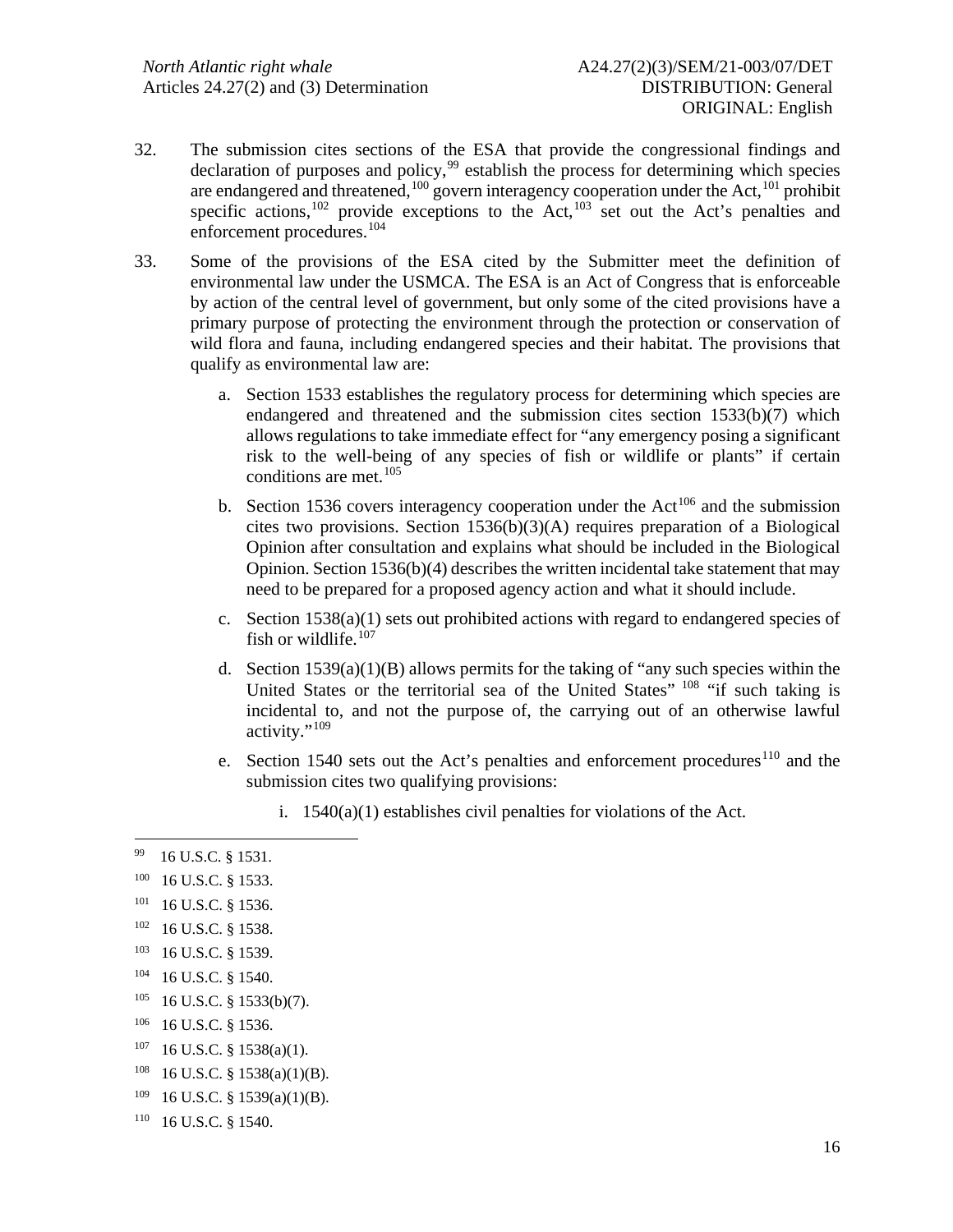- ii. 1540(b)(1) establishes the criminal penalties for violations of the Act.
- 34. The following legal provisions do not qualify as environmental law because they lack enforceable provisions or do not have a primary purpose of protecting the environment through the protection or conservation of wild flora and fauna, including endangered species and their habitat, but are relevant legal instruments and may be referenced in the enforcement review:
	- a. Section  $1531(c)(1)$  provides a declaration of federal policy for the Act.<sup>[111](#page-16-0)</sup>
	- b. Section 1540(f) authorizes the promulgation of regulations to enforce the Act's penalties and enforcement procedures.[112](#page-16-1) This provision may seem to qualify as environmental law, but it merely guides agency discretion and is not directly enforceable.
- 35. The **Endangered Species Act Regulations** (ESA Regulations) that appear in the Code of Federal Regulations, title 50, chapters I and IV are regulations promulgated pursuant to the ESA, enforceable by the NMFS and USFWS. The submission cites chapter I, part 17 which provides the list of threatened and endangered species under the ESA.<sup>[113](#page-16-2)</sup> The submission cites five provisions in chapter IV, part 402 which addresses interagency cooperation and formal consultations.<sup>[114](#page-16-3)</sup> The submission also cites chapter IV, section  $424.20$  which authorizes the issuance of emergency rules to protect species.<sup>[115](#page-16-4)</sup>
- 36. Some of the ESA Regulations cited by the Submitter meet the definition of environmental law under the USMCA. All of the cited regulations are promulgated pursuant to an Act of Congress and enforceable by action at the central level of government. Some, not all, of the cited regulatory provisions have a primary purpose of protecting the environment through the protection or conservation of wild flora and fauna, including endangered species and their habitat. The regulatory provisions that qualify as environmental law are:
	- a. Section 17.11 provides the list of threatened and endangered species under the ESA.[116](#page-16-5)
	- b. Section 402.14 addresses interagency cooperation and formal consultations. The submission cites four specific provisions in this section.<sup>[117](#page-16-6)</sup> Three of the provisions are from Section  $402.14(g)$  which establishes the responsibilities of the USFWS or NMFS during formal consultation:
		- i.  $402.14(g)(2)$ : "Evaluate the current status and environmental baseline of the listed species or critical habitat."
		- ii.  $402.14(g)(3)$ : "Evaluate the effects of the action and cumulative effects on the listed species or critical habitat."

<span id="page-16-0"></span> $111$  16 U.S.C. § 1531(c)(1).

<span id="page-16-1"></span><sup>112 16</sup> U.S.C. § 1540(f).

<span id="page-16-2"></span><sup>113 50</sup> C.F.R. § 17.11.

<span id="page-16-3"></span><sup>114 50</sup> C.F.R. §§ 402.02; 402.14(g)(2)-(3), (g)(8), (i).

<span id="page-16-4"></span><sup>115 50</sup> C.F.R. § 424.20.

<span id="page-16-5"></span><sup>116 50</sup> C.F.R. § 17.11.

<span id="page-16-6"></span><sup>117 50</sup> C.F.R.  $\S$  402.14(g)(2)-(3), (g)(8), (i).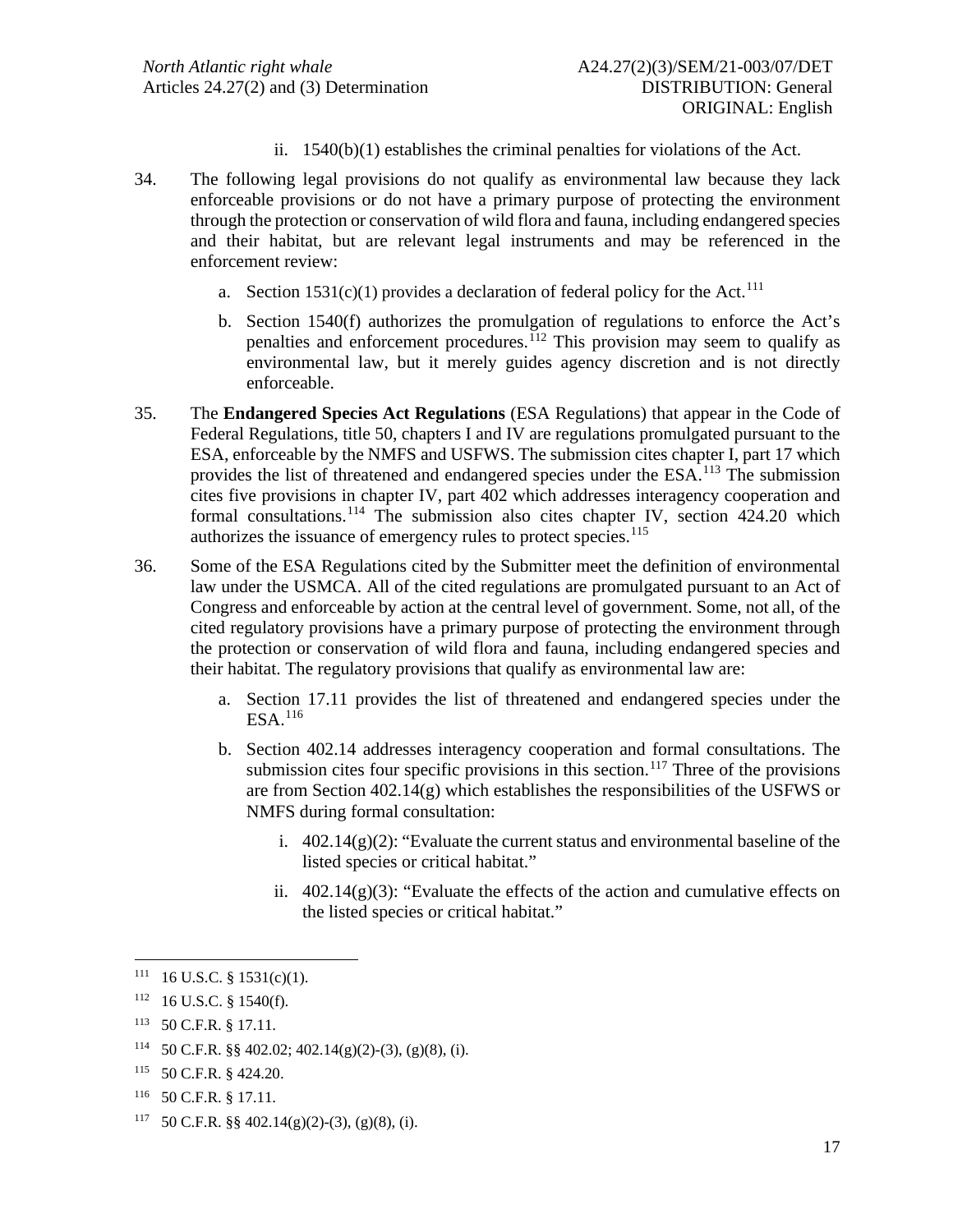- iii.  $402.14(g)(8)$ : "In formulating its biological opinion, any reasonable and prudent alternatives, and any reasonable and prudent measures, the Service will use the best scientific and commercial data available and will give appropriate consideration to any beneficial actions as proposed or taken by the Federal agency or applicant, including any actions taken prior to the initiation of consultation. Measures included in the proposed action or a reasonable and prudent alternative that are intended to avoid, minimize, or offset the effects of an action are considered like other portions of the action and do not require any additional demonstration of binding plans."
- c. Section 402.14(i) discusses the preparation of an incidental take statement and explains what it should include.<sup>[118](#page-17-0)</sup>
- d. Section 424.20 authorizes the issuance of emergency rules to protect species that can take immediate effect.<sup>[119](#page-17-1)</sup>
- 37. The following regulatory provision does not qualify as environmental law because it lacks enforceable provisions or does not have a primary purpose of protecting the environment through the protection or conservation of wild flora and fauna, including endangered species and their habitat, but it is a relevant legal instrument and may be referenced in the enforcement review:
	- a. Section 402.02 provides definitions for the ESA.<sup>[120](#page-17-2)</sup>
- 38. The **National Environmental Policy Act** was passed by US Congress and signed into law in 1970.<sup>[121](#page-17-3)</sup> The Council on Environmental Quality (CEQ) was established by NEPA in the Executive Office of the President.<sup>[122](#page-17-4)</sup> The CEQ is responsible for overseeing NEPA implementation by reviewing federal agencies' NEPA procedures and issuing guidance and regulations that interpret NEPA, among other activities.[123](#page-17-5) Federal agencies are responsible for implementing and complying with NEPA for the projects that they carry out and projects that they regulate, approve, or finance.<sup>[124](#page-17-6)</sup> Congress declared a national environmental policy in NEPA "to use all practicable means and measures, including financial and technical assistance, in a manner calculated to foster and promote the general welfare, to create and maintain conditions under which man and nature can exist in productive harmony, and fulfill the social, economic, and other requirements of present and future generations of Americans."[125](#page-17-7)
- 39. The submission cites NEPA in its entirety, 42 U.S.C. §§ 4321-4370m.[126](#page-17-8) As stated above, citing a large volume of legal provisions without specifying which ones apply to the given

<span id="page-17-0"></span><sup>118 50</sup> C.F.R. § 402.14(i).

<span id="page-17-1"></span><sup>119 50</sup> C.F.R. § 424.20.

<span id="page-17-2"></span><sup>120 50</sup> C.F.R. § 402.02.

<span id="page-17-3"></span><sup>&</sup>lt;sup>121</sup> Council on Environmental Quality, *National Environmental Policy Act* [<https://ceq.doe.gov/>](https://ceq.doe.gov/).

<span id="page-17-4"></span><sup>122</sup> Id.

<span id="page-17-5"></span><sup>123</sup> Id.

<span id="page-17-6"></span><sup>124</sup> *See* 40 C.F.R. §1508.18; 42 U.S.C. § 4332.

<span id="page-17-7"></span><sup>125 42</sup> U.S.C. § 4331.

<span id="page-17-8"></span><sup>126</sup> Submission, endnotes 33, 95, 128, 133, 134.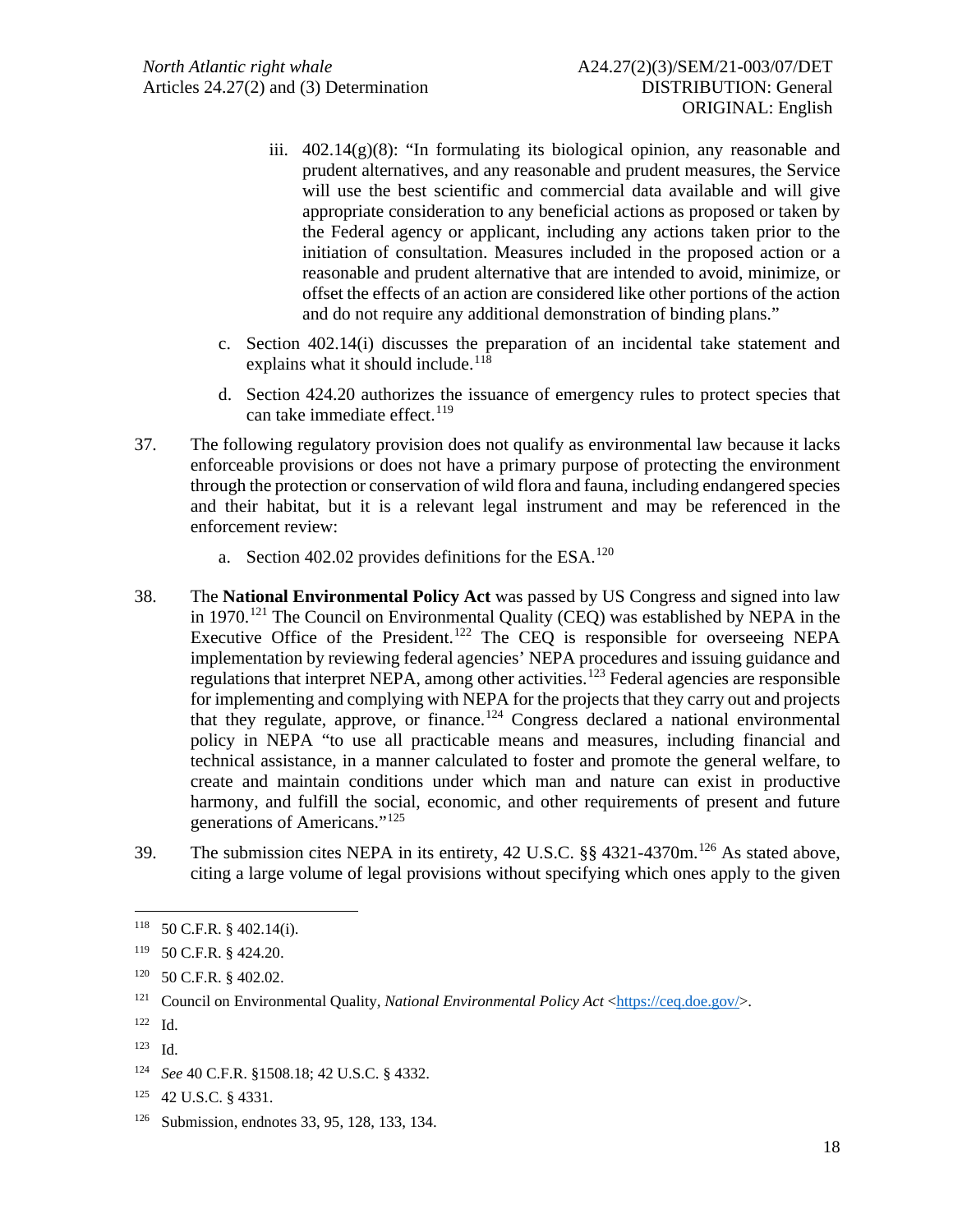situation is not reasonably reviewable by the Secretariat. Accordingly, the Secretariat will review only specific provisions of NEPA cited in the endnotes of the submission.<sup>[127](#page-18-0)</sup>

- 40. The submission specifically cites section 4332(A) which requires all agencies of the federal government to "utilize a systematic, interdisciplinary approach which will insure the integrated use of the natural and social sciences and the environmental design arts in planning and in decisionmaking which may have an impact on man's environment."<sup>[128](#page-18-1)</sup>
- 41. The one, specific provision of NEPA cited by the Submitter meets the definition of environmental law under the USMCA. NEPA is an Act of Congress that is enforceable by action of the central level of government. Section 4332(A) has a primary purpose of protecting the environment and preventing danger to human life or health through the prevention, abatement, or control of the release, discharge, or emission of pollutants or environmental contaminants; the control of environmentally hazardous or toxic chemicals, substances, materials, or wastes, and the dissemination of information related thereto; and the protection or conservation of wild flora and fauna, including endangered species and their habitat.
- 42. The **National Environmental Policy Act Regulations** (NEPA Regulations) that appear in the Code of Federal Regulations, title 40, chapter V, are regulations promulgated pursuant to NEPA, enforceable by the CEQ and federal agencies.<sup>[129](#page-18-2)</sup>
- 43. The submission cites all of the NEPA implementing regulations, 40 C.F.R. Parts 1500- 1508. [130](#page-18-3) As stated above, citing a large volume of regulatory provisions without specifying which ones apply to the given situation is not reasonably reviewable by the Secretariat. Accordingly, the Secretariat will review only those specific regulatory provisions cited in the endnotes of the submission. [131](#page-18-4)
- 44. The submission cites a provision in the section on the purpose and policy of the regulations<sup>[132](#page-18-5)</sup> and the section that governs the role and responsibilities of lead agencies in the NEPA process. [133](#page-18-6) The submission cites the section on the purpose of environmental impact statements;[134](#page-18-7) a provision in the section on draft, final and supplemental statements;<sup>[135](#page-18-8)</sup> two provisions in the section on alternatives to be considered;<sup>[136](#page-18-9)</sup> the section

<span id="page-18-9"></span>136 40 C.F.R. §§ 1502.14(a), (b).

<span id="page-18-0"></span><sup>127</sup> Submission, endnote 56.

<span id="page-18-1"></span><sup>128 42</sup> U.S.C. § 4332(A).

<span id="page-18-2"></span><sup>129</sup> Executive Order 11514, *Protection and enhancement of environmental quality* (5 March 1970) [<https://www.archives.gov/federal-register/codification/executive-order/11514.html>](https://www.archives.gov/federal-register/codification/executive-order/11514.html).

Executive Order 11991, *Relating to Protection and Enhancement of Environmental Quality* (24 May 1977) [<https://www.presidency.ucsb.edu/documents/executive-order-11991-environmental-impact-statements>](https://www.presidency.ucsb.edu/documents/executive-order-11991-environmental-impact-statements).

<span id="page-18-3"></span><sup>130</sup> Submission, endnotes 33, 95, 128, 133, 134.

<span id="page-18-4"></span><sup>&</sup>lt;sup>131</sup> Submission, endnotes 51, 52, 53, 54, 55.

<span id="page-18-5"></span><sup>132 40</sup> C.F.R. § 1500.1(b).

<span id="page-18-6"></span><sup>133 40</sup> C.F.R. § 1501.7.

<span id="page-18-7"></span><sup>134 40</sup> C.F.R. § 1502.1.

<span id="page-18-8"></span><sup>135 40</sup> C.F.R. § 1502.9(c).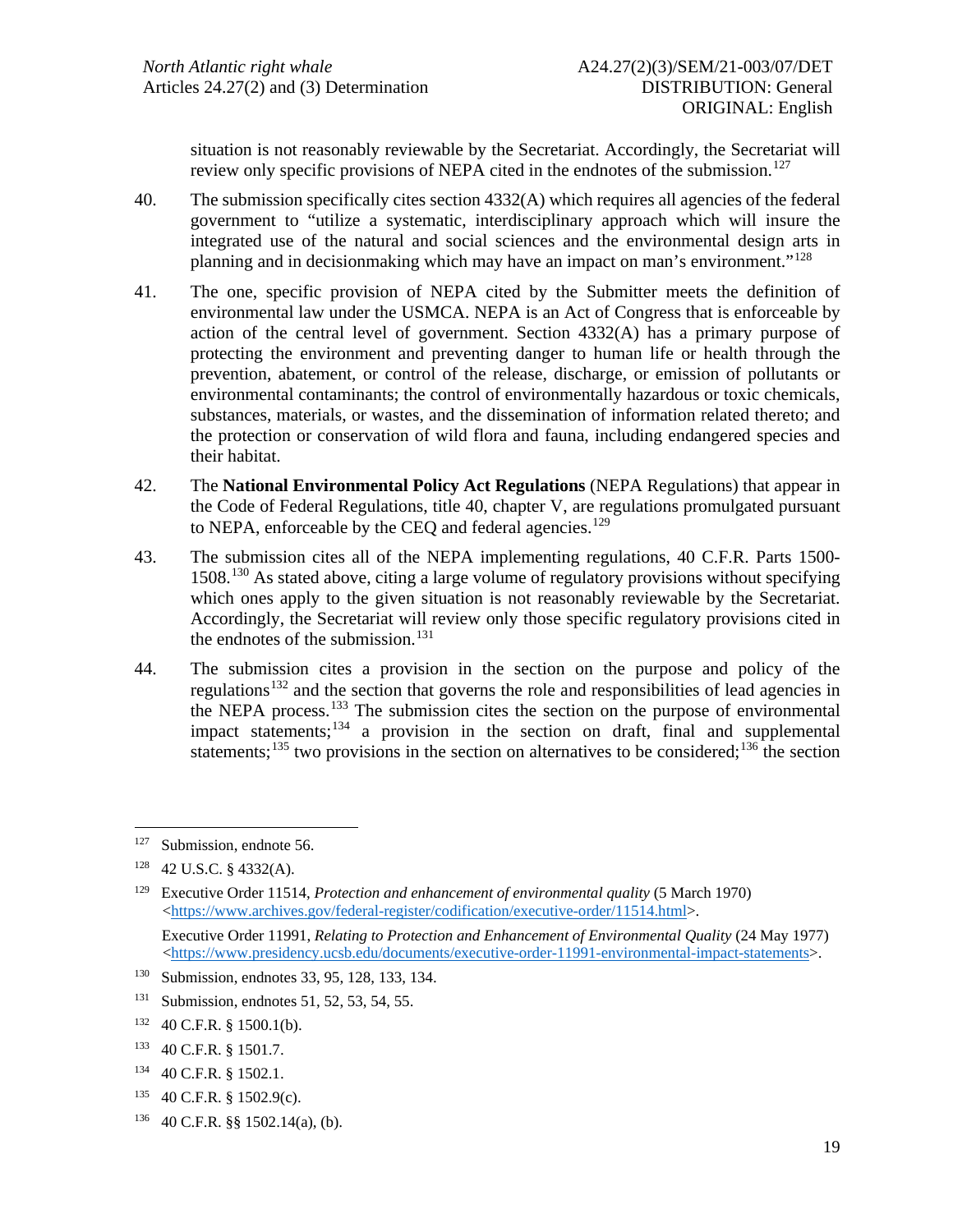on environmental consequences; $137$  and the section on public involvement in the NEPA process.<sup>[138](#page-19-1)</sup> The submission also cites three provisions that were repealed during a regulatory process that concluded on 16 July 2020; these provisions cannot be considered because they are no longer in effect. [139](#page-19-2)

- 45. Some of the NEPA Regulations cited by the Submitter meet the definition of environmental law under the USMCA. All of the cited regulations are promulgated pursuant to an Act of Congress and enforceable by action at the central level of government. Some, not all, of the cited regulations have a primary purpose of protecting the environment and preventing danger to human life or health through the prevention, abatement, or control of the release, discharge, or emission of pollutants or environmental contaminants; the control of environmentally hazardous or toxic chemicals, substances, materials, or wastes, and the dissemination of information related thereto; and the protection or conservation of wild flora and fauna, including endangered species and their habitat. The regulatory provisions that qualify as environmental law are:
	- a. Section 1501.7 governs the role and responsibilities of lead agencies in the NEPA process.[140](#page-19-3)
	- b. Section 1502.1 describes the purpose of environmental impact statements.<sup>[141](#page-19-4)</sup>
	- c. Section 1502.9(c) requires agencies to address comments on draft environmental impact statements and respond to the issues raised in the final environmental impact statement.<sup>[142](#page-19-5)</sup>
	- d. Section 1502.14(a) requires agencies to "[e]valuate reasonable alternatives to the proposed action, and, for alternatives that the agency eliminated from detailed study, briefly discuss the reasons for their elimination."<sup>[143](#page-19-6)</sup>
	- e. Section 1502.14(b) requires agencies to "[d]iscuss each alternative considered in detail, including the proposed action, so that reviewers may evaluate their comparative merits." [144](#page-19-7)

<span id="page-19-0"></span><sup>137 40</sup> C.F.R. § 1502.16. The Submitter cites (a) and (b) together and they are the only two subsections in § 1502.16 so the Submitter is effectively citing the entire section. Submission, endnote 53.

<span id="page-19-1"></span><sup>138 40</sup> C.F.R. § 1506.6.

<span id="page-19-2"></span><sup>&</sup>lt;sup>139</sup> These provisions were formerly at 40 C.F.R. §§ 1508.7, 1508.8, 1508.25. They were repealed during a rulemaking process to update the NEPA implementing regulations under the Trump administration that concluded on 16 July 2020. The revised regulations went into effect on 14 September 2020.

Update to the Regulations Implementing the Procedural Provisions of the National Environmental Policy Act, 85 FR 43304 (16 July 2020) [<https://www.federalregister.gov/documents/2020/07/16/2020-](https://www.federalregister.gov/documents/2020/07/16/2020-15179/update-to-the-regulations-implementing-the-procedural-provisions-of-the-national-environmental) [15179/update-to-the-regulations-implementing-the-procedural-provisions-of-the-national-environmental>](https://www.federalregister.gov/documents/2020/07/16/2020-15179/update-to-the-regulations-implementing-the-procedural-provisions-of-the-national-environmental).

<span id="page-19-3"></span><sup>140 40</sup> C.F.R. § 1501.7.

<span id="page-19-4"></span><sup>141 40</sup> C.F.R. § 1502.1.

<span id="page-19-5"></span><sup>142 40</sup> C.F.R. § 1502.9(c).

<span id="page-19-6"></span><sup>143 40</sup> C.F.R. § 1502.14(a).

<span id="page-19-7"></span><sup>144 40</sup> C.F.R. § 1502.14(b).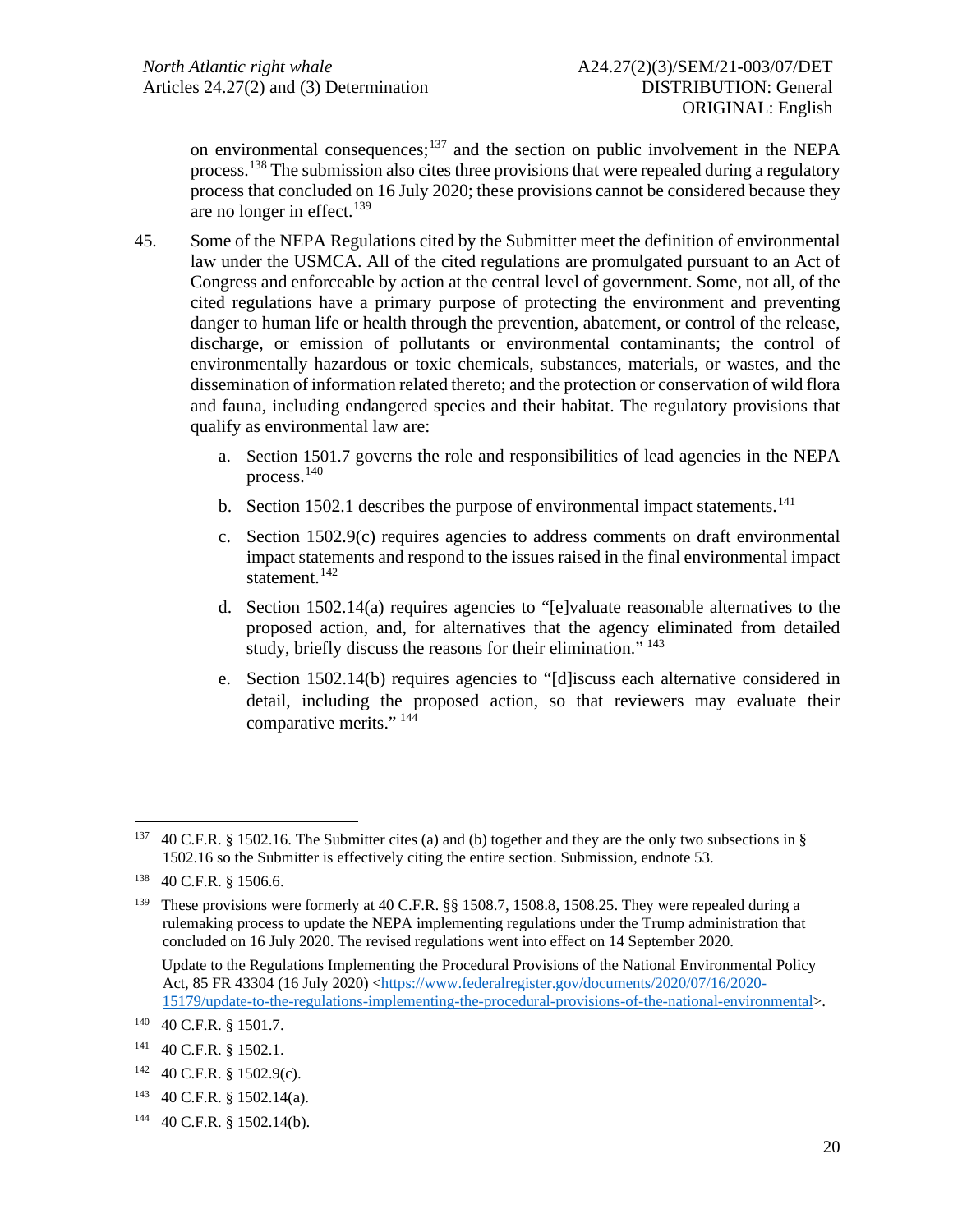- f. Section 1502.16 sets out the required elements for the discussion of environmental consequences under NEPA.[145](#page-20-0)
- g. Section 1506.6 covers the requirements for public involvement in the NEPA process.[146](#page-20-1)
- 46. The following regulatory provision does not qualify as environmental law because it lacks enforceable provisions, but it is a relevant legal instrument and may be referenced in the enforcement review:
	- a. Section 1500.1(b) describes the intended purpose of the NEPA Regulations.<sup>[147](#page-20-2)</sup>
- 47. The **Coast Guard Authorization Act of 2018** was passed by the US Congress and signed into law in 2018. The Act re-authorizes the Coast Guard, a branch of the US armed forces that was established 28 January 1915.<sup>[148](#page-20-3)</sup> Among other primary duties, the Coast Guard is required to "administer laws and promulgate and enforce regulations for the promotion of safety of life and property on and under the high seas and waters subject to the jurisdiction of the United States…[and] engage in oceanographic research of the high seas and in waters subject to the jurisdiction of the United States...."<sup>[149](#page-20-4)</sup>
- 48. The Coast Guard Authorization Act of 2018 also recodified and amended portions of the **Ports and Waterways Safety Act** (PWSA) in subtitle VII of title 46 of the United States Code. The PWSA was passed by the US Congress and signed into law in 1972.<sup>[150](#page-20-5)</sup> The PWSA authorizes the Coast Guard to manage vessel traffic "in any port or place under the jurisdiction of the United States...."<sup>[151](#page-20-6)</sup>
- 49. The submission cites the entire Coast Guard Authorization Act of 2018, as codified in 14 U.S.C. §§ 101 et seq.<sup>[152](#page-20-7)</sup> Title 14 of the US Code Act contains 4 subtitles which each contain various chapters, sections, and subsections. As stated above, citing a large volume of legal provisions without specifying which ones apply to the given situation is not reasonably reviewable by the Secretariat. The Secretariat would review specific provisions cited in the submission, but no specific provisions are cited in the endnotes.
- 50. The submission cites the entire Ports and Waterways Safety Act, 46 U.S.C. § 70001 et seq.<sup>[153](#page-20-8)</sup> which was codified in subtitle VII of title 46 of the United States Code as part of the Coast Guard Authorization Act of 2018.<sup>[154](#page-20-9)</sup> Citing a large volume of legal provisions without

<span id="page-20-5"></span>150 NOAA, *Ports and Waterways Safety Act*, [<https://coast.noaa.gov/data/Documents/OceanLawSearch/PortsandWaterwaysSafetyAct.pdf>](https://coast.noaa.gov/data/Documents/OceanLawSearch/PortsandWaterwaysSafetyAct.pdf).

<span id="page-20-8"></span>153 Id.

<span id="page-20-0"></span><sup>&</sup>lt;sup>145</sup> 40 C.F.R. § 1502.16. The Submitter cites (a) and (b) together and they are the only two subsections in § 1502.16 so the Submitter is effectively citing the entire section. Submission, endnote 53.

<span id="page-20-1"></span><sup>146 40</sup> C.F.R. § 1506.6.

<span id="page-20-2"></span> $147$  40 C.F.R. § 1500.1(b).

<span id="page-20-3"></span><sup>148 14</sup> U.S.C. § 101.

<span id="page-20-4"></span><sup>149 14</sup> U.S.C. § 102.

<span id="page-20-6"></span><sup>151 46</sup> U.S.C. § 70001(a)(1).

<span id="page-20-7"></span><sup>152</sup> Submission, endnote 95.

<span id="page-20-9"></span><sup>154</sup> Section 401: Codification of Ports and Waterways Safety Act. Pub. Law 115-282, title IV, § 401, Dec. 4, 2018, Stat. 4253-4264.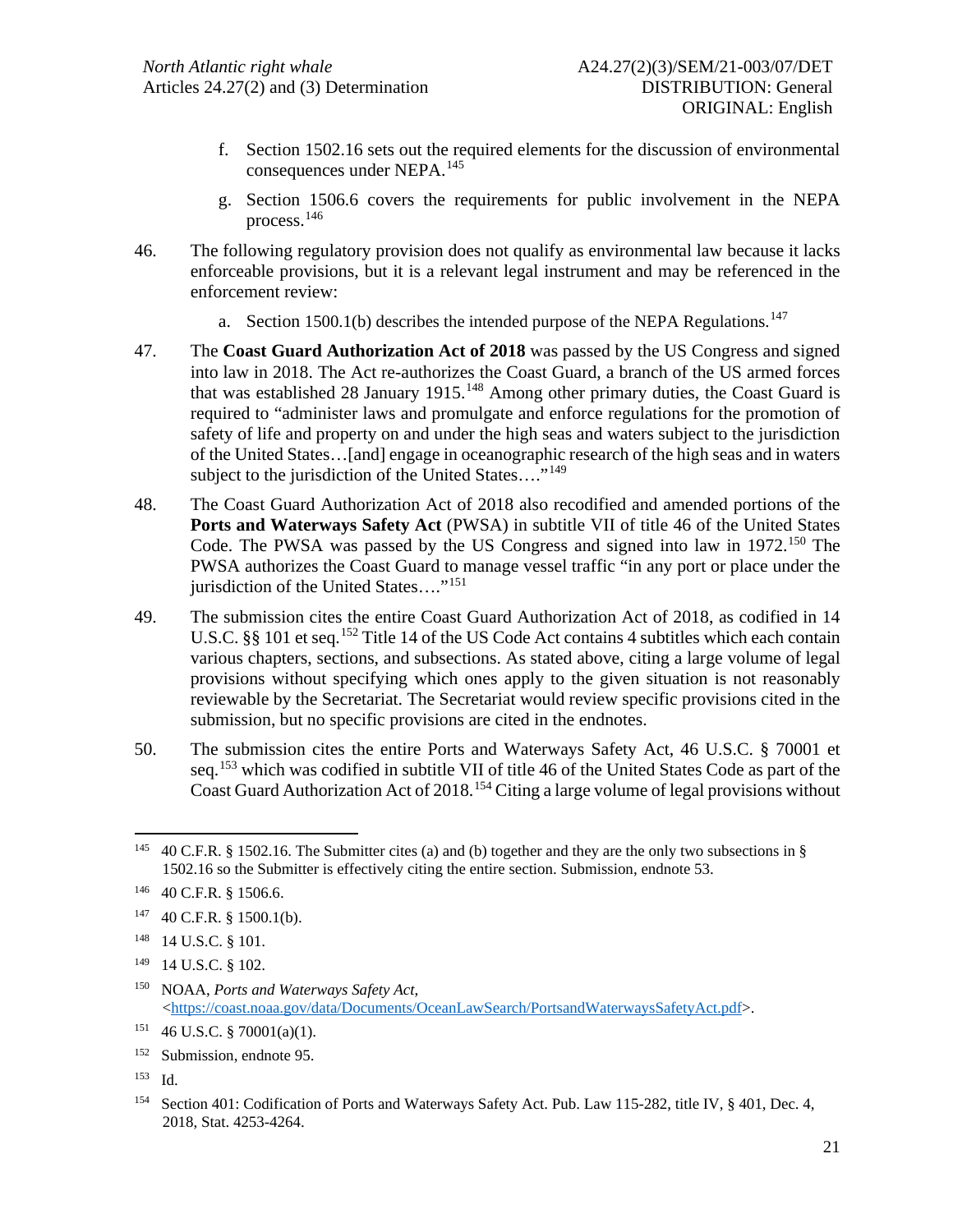specifying which ones apply to the given situation is not reasonably reviewable by the Secretariat. Accordingly, the Secretariat will only review the specific provisions of the PWSA cited in the endnotes of the submission.

- 51. The submission also cites three specific provisions of the PWSA. Subsection 70001(a) authorizes the operation and maintenance of vessel traffic services "…that consist of measures for controlling or supervising vessel traffic or for protecting navigation and the marine environment and that may include one or more of reporting and operating requirements, surveillance and communications systems, routing systems, and fairways."[155](#page-21-0) Subsection 70003(a) delineates the authority of the Secretary of Homeland Security to designate "safe access routes for the movement of vessel traffic proceeding to or from ports or places subject to the jurisdiction of the United States."[156](#page-21-1) Subsection 70005(d) describes the authority to implement and enforce ship reporting systems entering specific areas of the Atlantic Ocean.<sup>[157](#page-21-2)</sup>
- 52. Some of the provisions of the PWSA cited by the Submitter meet the definition of environmental law under the USMCA. The PWSA is an Act of Congress that is enforceable by action of the central level of government, but only some of the cited provisions have a primary purpose of protecting the environment and preventing danger to human life or health through the prevention, abatement, or control of the release, discharge, or emission of pollutants or environmental contaminants; the control of environmentally hazardous or toxic chemicals, substances, materials, or wastes; and the protection or conservation of wild flora and fauna, including endangered species and their habitat. The provisions that qualify as environmental law are:
	- a. Subsection 70001(a) authorizes the operation and maintenance of vessel traffic services "in any port or place under the jurisdiction of the United States" in part to protect the marine environment. [158](#page-21-3)
	- b. Subsection 70005(d) describes the authority to implement and enforce ship reporting systems entering specific areas of the Atlantic Ocean. [159](#page-21-4)
- 53. The following provision does not qualify as environmental law because it lacks enforceable provisions and does not have a primary purpose of protecting the environment and preventing danger to human life or health through the prevention, abatement, or control of the release, discharge, or emission of pollutants or environmental contaminants; the control of environmentally hazardous or toxic chemicals, substances, materials, or wastes; and the protection or conservation of wild flora and fauna, including endangered species and their habitat, but it is a relevant legal instrument and may be referenced in the enforcement review:

<span id="page-21-0"></span> $155$  46 U.S.C. § 70001(a)(1).

<span id="page-21-1"></span><sup>156 46</sup> U.S.C. § 70003(a). *See also* 14 U.S.C. § 105; US Department of Homeland Security, *Secretary's Corner*  $\langle$ https://www.dhs.gov/secretary> ("The Secretary of Homeland Security leads the third largest Department of the U.S. government, with…22 components including…the Coast Guard….").

<span id="page-21-2"></span><sup>157 46</sup> U.S.C. § 70005(d).

<span id="page-21-3"></span> $158$  46 U.S.C. § 70001(a)(1).

<span id="page-21-4"></span><sup>159</sup> 46 U.S.C. § 70005(d).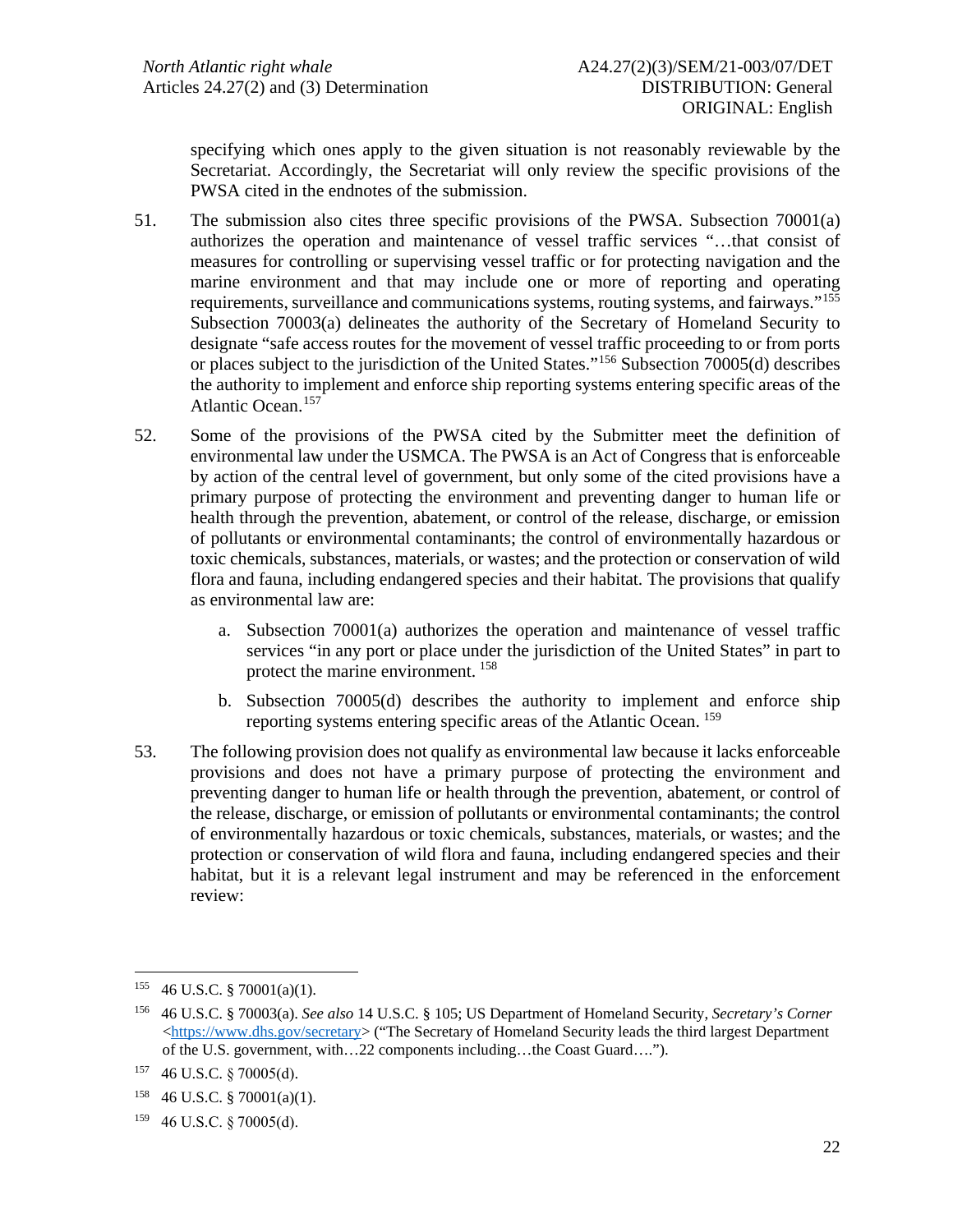- a. Subsection 70003(a) delineates the authority of the Secretary of Homeland Security to designate safe access routes for vessel traffic.<sup>[160](#page-22-0)</sup>
- 54. The **Outer Continental Shelf Lands Act** was passed by the US Congress and signed into law in 1953.<sup>[161](#page-22-1)</sup> Congress declares in the OCSLA that "the outer Continental Shelf is a vital national resource reserve held by the Federal Government for the public, which should be made available for expeditious and orderly development, subject to environmental safeguards, in a manner which is consistent with the maintenance of competition and other national needs."[162](#page-22-2) The Department of the Interior is responsible implementing and enforcing the OCSLA.<sup>[163](#page-22-3)</sup>
- 55. The submission cites the entire OCSLA, 43 U.S.C. §§ 1331 et seq.<sup>[164](#page-22-4)</sup> The Act contains 27 individual sections with varying numbers of subsections. As stated above, citing a large volume of legal provisions without specifying which ones apply to the given situation is not reasonably reviewable by the Secretariat. The Secretariat would review specific provisions of the OCSLA cited in the submission, but no specific provisions are cited in the endnotes.
- 56. The **Outer Continental Shelf Lands Act Regulations** (OCSLA Regulations) that appear in the Code of Federal Regulations, title 30, chapters II and V, are regulations promulgated pursuant to the OCSLA, enforceable by the Department of the Interior. Specifically, the Bureau of Ocean Energy Management (BOEM) and the Bureau of Safety and Environmental Enforcement (BSEE) within the Department of the Interior are responsible for implementation and enforcement of the regulations.<sup>[165](#page-22-5)</sup>
- 57. The submission cites five parts of the OCSLA Regulations which contain hundreds of provisions covering a wide range of issues related to oil and gas and sulphur operations in the Outer Continental Shelf, [166](#page-22-6) geological and geophysical explorations of the Outer Continental Shelf for scientific research activities<sup>[167](#page-22-7)</sup> and on leased lands under a lease to a third party,[168](#page-22-8) and oil-spill response requirements for facilities located seaward of the coast line.<sup>[169](#page-22-9)</sup> As stated above, citing a large volume of legal provisions without specifying which ones apply to the given situation is not reasonably reviewable by the Secretariat. The

<span id="page-22-4"></span>164 Submission, endnote 134.

<span id="page-22-7"></span>167 30 C.F.R. § 251.3. *See* 30 C.F.R. § 251.

<span id="page-22-9"></span>169 30 C.F.R. § 254.

<span id="page-22-0"></span><sup>160 46</sup> U.S.C. § 70003(a). *See also* 14 U.S.C. § 105; US Department of Homeland Security, *Secretary's Corner* [<https://www.dhs.gov/secretary>](https://www.dhs.gov/secretary) ("The Secretary of Homeland Security leads the third largest Department of the U.S. government, with…22 components including…the Coast Guard….").

<span id="page-22-1"></span><sup>&</sup>lt;sup>161</sup> Bureau of Ocean Energy Management, *OCS Lands Act History* [<https://www.boem.gov/oil-gas](https://www.boem.gov/oil-gas-energy/leasing/ocs-lands-act-history)[energy/leasing/ocs-lands-act-history>](https://www.boem.gov/oil-gas-energy/leasing/ocs-lands-act-history).

<span id="page-22-2"></span><sup>162 43</sup> U.S.C. § 1332(3).

<span id="page-22-3"></span><sup>&</sup>lt;sup>163</sup> Bureau of Ocean Energy Management, *OCS Lands Act History* [<https://www.boem.gov/oil-gas](https://www.boem.gov/oil-gas-energy/leasing/ocs-lands-act-history)[energy/leasing/ocs-lands-act-history>](https://www.boem.gov/oil-gas-energy/leasing/ocs-lands-act-history).

<span id="page-22-5"></span><sup>&</sup>lt;sup>165</sup> Bureau of Ocean Energy Management, *OCS Lands Act History* [<https://www.boem.gov/oil-gas](https://www.boem.gov/oil-gas-energy/leasing/ocs-lands-act-history)[energy/leasing/ocs-lands-act-history>](https://www.boem.gov/oil-gas-energy/leasing/ocs-lands-act-history).

<span id="page-22-6"></span><sup>166</sup> Submission, endnote 134. 30 C.F.R. Ch. II, Subch. B, Parts 250, 251, 254 and Ch. V, Subch. B, Parts 550 and 551. Both 30 C.F.R. § 250 and § 550 have the same title but feature different provisions. Part 250 is managed by BSEE and part 550 is managed by BOEM.

<span id="page-22-8"></span><sup>168 30</sup> C.F.R. § 551.2. *See* 30 C.F.R. § 551.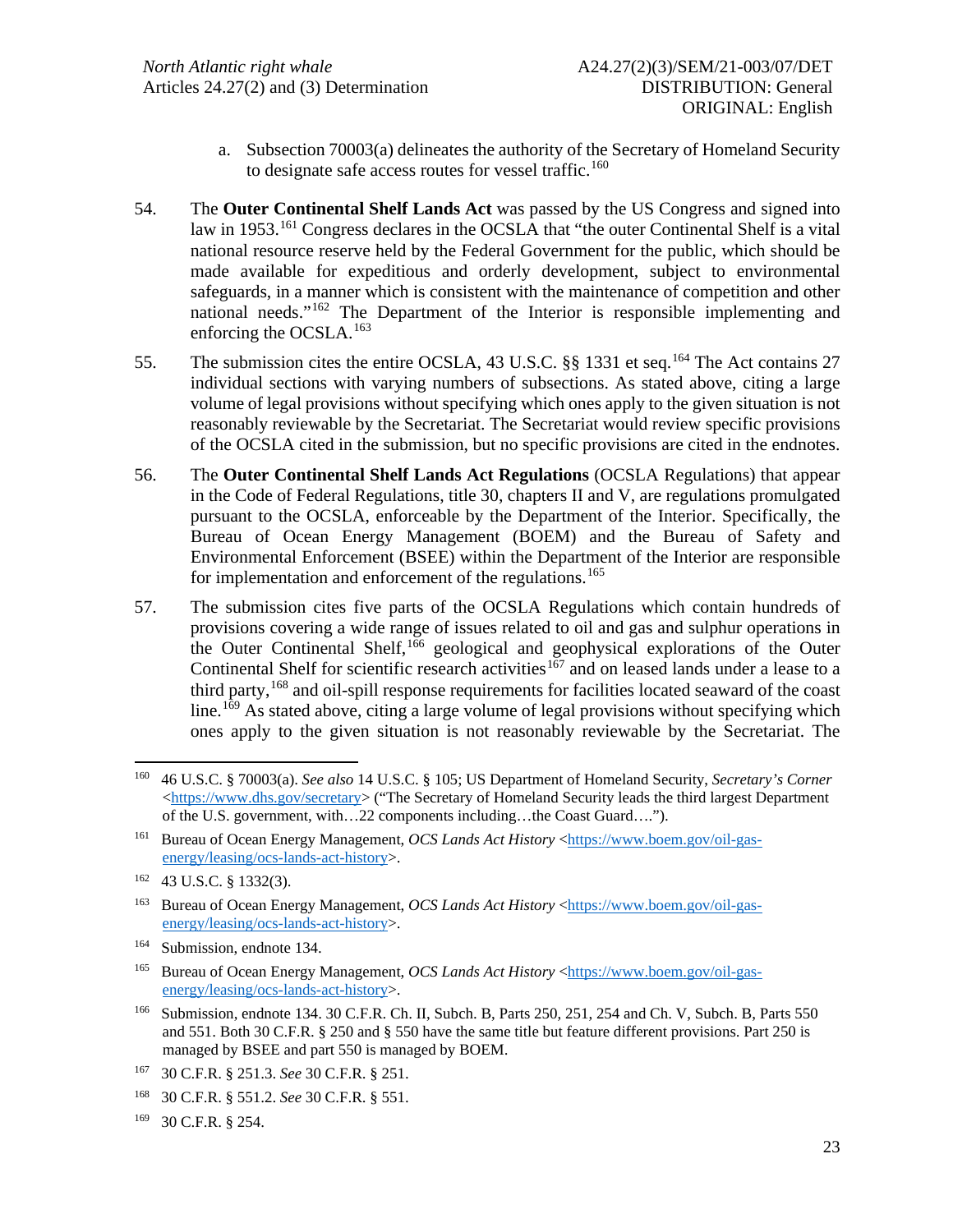Secretariat would review specific provisions of the OCSLA Regulations cited in the submission, but no specific provisions are cited in the endnotes.

- 58. The **Civil Monetary Penalties Regulations** that appear in the Code of Federal Regulations, title 15, subtitle A, part 6 are regulations promulgated pursuant to the Federal Civil Penalties Inflation Adjustment Act of  $1990^{170}$  $1990^{170}$  $1990^{170}$  in accordance with various federal statutes, and enforceable by Department of Commerce, including the National Oceanic and Atmospheric Administration.<sup>[171](#page-23-1)</sup> The submission cites subsection 6.3(14) which does not exist. The Secretariat notes that section 6.3 covers "civil monetary penalties provided by law within the jurisdiction of the Department of Commerce" and lists penalties for violations of the Marine Mammal Protection Act and Endangered Species Act. A revised submission should clarify the specific provisions of the law that the Submitter meant to cite. The submission also cites section 6.4 which sets the effective date for civil monetary penalties adjusted for inflation.<sup>[172](#page-23-2)</sup>
- 59. Section 6.4 does not meet the definition of environmental law under the USMCA because it is merely procedural and it does not have a primary purpose of protecting the environment and preventing danger to human life or health through the prevention, abatement, or control of the release, discharge, or emission of pollutants or environmental contaminants; the control of environmentally hazardous or toxic chemicals, substances, materials, or wastes, and the dissemination of information related thereto; and the protection or conservation of wild flora and fauna, including endangered species and their habitat. Nonetheless, section 6.4 is a relevant legal instrument and may be referenced in the enforcement review.
- 60. The **Federal Criminal Penalties** that appear in the US Code, title 18, part II, chapter 227, subchapters A and C are federal criminal laws adopted by various Acts of Congress<sup>[173](#page-23-3)</sup> and enforceable by the US Department of Justice.<sup>[174](#page-23-4)</sup> The submission cites sections  $3571$  and 3559, specifically subsection  $3571(b)(5)$  which provides the fine amount for an individual who is found guilty of a Class A misdemeanor that does not result in death<sup>[175](#page-23-5)</sup> and subsection  $3559(a)(6)$  which provides the sentencing classification for an offense that is not specifically classified by a letter grade in the section defining it, translating an offense with a maximum term of imprisonment of "one year or less but more than six months" as a Class A misdemeanor. [176](#page-23-6)

<span id="page-23-0"></span><sup>170</sup> Pub. L. 101–410; 28 U.S.C. § 2461.

<span id="page-23-1"></span> $171$  15 C.F.R. § 6.3.

<span id="page-23-2"></span><sup>172 15</sup> C.F.R. § 6.4.

<span id="page-23-3"></span><sup>&</sup>lt;sup>173</sup> The provisions of 18 U.S.C. § 3571 were enacted by Pub. L. 98–473, title II, § 212(a)(2), Oct. 12, 1984, 98 Stat. 1995; amended Pub. L. 100–185, § 6, Dec. 11, 1987, 101 Stat. 1280.

The provisions of 18 U.S.C. § 3559 were enacted by Pub. L. 98–473, title II, § 212(a)(2), Oct. 12, 1984, 98 Stat. 1991; amended Pub. L. 100–185, § 5, Dec. 11, 1987, 101 Stat. 1279; Pub. L. 100–690, title VII, § 7041, Nov. 18, 1988, 102 Stat. 4399; Pub. L. 103-322, title VII, § 70001, Sept. 13, 1994, 108 Stat. 1982; Pub. L. 105–314, title V, § 501, Oct. 30, 1998, 112 Stat. 2980; Pub. L. 105–386, § 1(b), Nov. 13, 1998, 112 Stat. 3470; Pub. L. 108–21, title I, § 106(a), Apr. 30, 2003, 117 Stat. 654; Pub. L. 108–482, title II, § 204(a), Dec. 23, 2004, 118 Stat. 3917; Pub. L. 109–248, title II, §§ 202, 206(c), July 27, 2006, 120 Stat. 612, 614.

<span id="page-23-4"></span><sup>174 28</sup> U.S.C. § 516.

<span id="page-23-5"></span> $175$  18 U.S.C. § 3571(b)(5).

<span id="page-23-6"></span> $176$  18 U.S.C. § 3559(a)(6).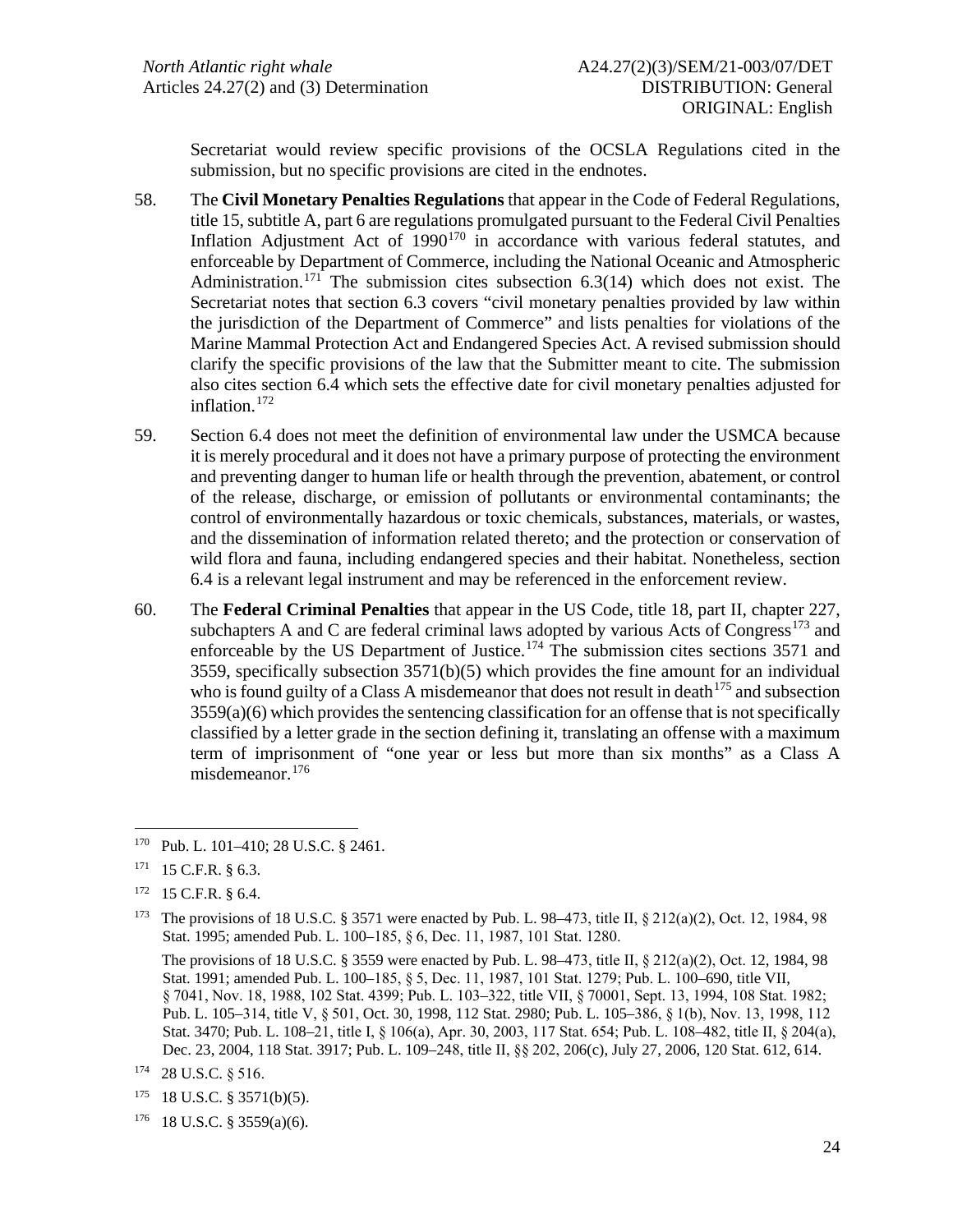- 61. The provisions of federal criminal law cited by the Submitter do not meet the definition of environmental law under the USMCA. Although the provisions were adopted by an Act of Congress and are enforceable by action of the central level of government, the cited provisions are broadly applicable to a variety of criminal offenses and are not specific to environmental crimes. The provisions do not have a primary purpose of protecting the environment and preventing danger to human life or health through the prevention, abatement, or control of the release, discharge, or emission of pollutants or environmental contaminants; or the control of environmentally hazardous or toxic chemicals, substances, materials, or wastes; or the protection or conservation of wild flora and fauna, including endangered species and their habitat. Nonetheless, the provisions are relevant legal instruments and may be referenced in the enforcement review.
- 62. **The United Nations Convention on the Law of the Sea** (UNCLOS) was opened for signature on 10 December 1982 and entered into force on 16 November 1994.<sup>[177](#page-24-0)</sup> UNCLOS "lays down a comprehensive regime of law and order in the world's oceans and seas establishing rules governing all uses of the oceans and their resources."<sup>[178](#page-24-1)</sup>
- 63. The submission cites Articles 55-57 of UNCLOS to support the assertion that "[t]he U.S. Government is responsible under both domestic and international law for the conservation of marine mammals in the exclusive economic zone (EEZ)."[179](#page-24-2)
- 64. The definition of "environmental law" under the USMCA includes a statute or regulation "that implements the Party's obligations under a multilateral environmental agreement."<sup>[180](#page-24-3)</sup>
- 65. Thus, the Secretariat finds that it is only authorized within the USMCA framework to consider a Party's obligations under a multilateral environmental agreement where these are made effective by a law of Congress or its regulations and are under the jurisdiction of federal authorities. Therefore, UNCLOS is not considered environmental law under the USMCA.
- 66. Additionally, the United States never ratified UNCLOS.[181](#page-24-4) The US independently asserted jurisdiction over its EEZ by Presidential Proclamation, [182](#page-24-5) as reflected in laws like the Magnuson-Stevens Fishery Conservation and Management Act, <sup>[183](#page-24-6)</sup> but such laws do not implement obligations under UNCLOS because the US is not a Party to UNCLOS.

<span id="page-24-0"></span><sup>177</sup> United Nations Division for Ocean Affairs and the Law of the Sea, *United Nations Convention on the Law of the Sea Overview and Full Text* [<https://www.un.org/depts/los/convention\\_agreements/convention\\_overview\\_convention.htm>](https://www.un.org/depts/los/convention_agreements/convention_overview_convention.htm).

<span id="page-24-1"></span><sup>178</sup> Id.

<span id="page-24-2"></span><sup>179</sup> Submission, endnote 16.

<span id="page-24-3"></span><sup>&</sup>lt;sup>180</sup> USMCA Article 24.1.

<span id="page-24-4"></span><sup>181</sup> US State Department, Office of Ocean and Polar Affairs, *Law of the Sea Convention* [<https://www.state.gov/law-of-the-sea-convention>](https://www.state.gov/law-of-the-sea-convention).

<span id="page-24-5"></span><sup>182</sup> Presidential Proclamation 5030 (10 March 1983) online at [<https://www.reaganlibrary.gov/archives/speech/statement-united-states-oceans-policy>](https://www.reaganlibrary.gov/archives/speech/statement-united-states-oceans-policy).

<span id="page-24-6"></span><sup>&</sup>lt;sup>183</sup> Magnuson-Stevens Fishery Conservation and Management Act (Pub. L. 94-265) as amended by the Magnuson-Stevens Fishery Conservation and Management Reauthorization Act (Pub. L. 109-479) and Modernizing Recreational Fisheries Management Act of 2018 (Pub. L. 115-405).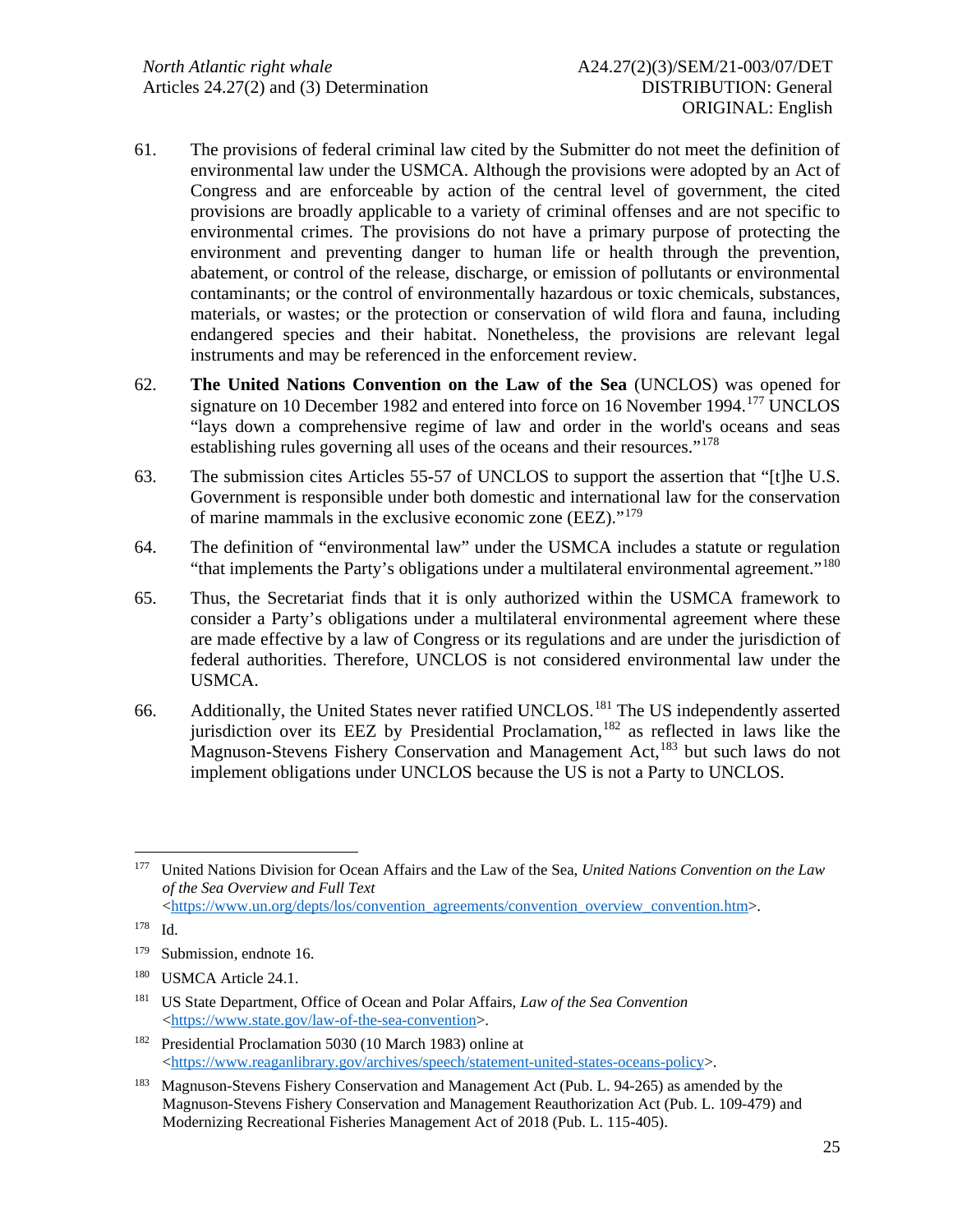### **B. Article 24.27(2) Requirements**

- 67. Article 24.27(2) provides five more requirements for a submission to be eligible for consideration by the CEC Secretariat:
	- *a. is in writing in English, French, or Spanish;*
- 68. The Secretariat finds that the submission meets USMCA Article  $24.27(2)(a)$ , given that the submission is in writing in English.
	- *b. clearly identifies the person making the submission;*
- 69. The submission provides the name, street address, email address, and phone number of the organization which is sufficient to identify and communicate with the Submitter and evaluate whether they meet the requirements of Article 24.27(1). The Secretariat finds that the submission meets USMCA Article 24.27(2)(b).
	- *c. provides sufficient information to allow for the review of the submission, including any documentary evidence on which the submission may be based and identification of the environmental law of which the failure to enforce is asserted;*
- 70. The Submitter provides a variety of documentary evidence, including regulatory documents, assessments, and reports produced by federal agencies. The evidence includes, for example, the Final Rule to Implement Speed Restrictions to reduce the Threat of Ship Collisions with NARW;<sup>[184](#page-25-0)</sup> the ESA Section 7 Consultation Biological Opinion No. GARFO-2017-00031;<sup>[185](#page-25-1)</sup> the Final Environmental Impact Statement, Regulatory Impact Review, and Final Regulatory Flexibility Analysis for Amending the Atlantic Large Whale Take Reduction Plan Risk Reduction Rule;<sup>[186](#page-25-2)</sup> the declaration of an Unusual Mortality Event for  $2017-2021$ ;<sup>[187](#page-25-3)</sup> the 1995 and 2020 NARW stock assessments;<sup>[188](#page-25-4)</sup> and the Species in Spotlight: Priority Actions 2021-2025, NARW;<sup>[189](#page-25-5)</sup> several documents from the NMFS such

<span id="page-25-0"></span><sup>184</sup> *Final Rule To Implement Speed Restrictions to Reduce the Threat of Ship Collisions With North Atlantic Right Whales*, 73 FR 60173 (10 Oct. 2008).

<span id="page-25-1"></span><sup>185</sup> National Marine Fisheries Service, *ESA Section 7 Consultation Biological Opinion No. GARFO-2017-00031* (2021) [<https://doi.org/10.25923/cfsq-qn06>](https://doi.org/10.25923/cfsq-qn06).

<span id="page-25-2"></span><sup>186</sup> National Marine Fisheries Service, *Final Environmental Impact Statement, Regulatory Impact Review, and Final Regulatory Flexibility Analysis for Amending the Atlantic Large Whale Take Reduction Plan Risk Reduction Rule Vol I* (June 2021) [<https://www.greateratlantic.fisheries.noaa.gov/public/nema/apsd/2021FEIS\\_Volume%20I.pdf>](https://www.greateratlantic.fisheries.noaa.gov/public/nema/apsd/2021FEIS_Volume%20I.pdf).

<span id="page-25-3"></span><sup>187</sup> NOAA Fisheries, *2017-2021 NARW Unusual Mortality Event*  $\langle$ https://www.fisheries.noaa.gov/national/marine-life-distress/2017-2021-north-atlantic-right-whale[unusual-mortality-event>](https://www.fisheries.noaa.gov/national/marine-life-distress/2017-2021-north-atlantic-right-whale-unusual-mortality-event).

<span id="page-25-4"></span><sup>188</sup> National Marine Fisheries Service, *NARW (Eubalaena glacialis): Western North Atlantic Stock – Stock Assessment* (1995) [<https://media.fisheries.noaa.gov/dam-migration/ao1995whnr-w\\_508.pdf>](https://media.fisheries.noaa.gov/dam-migration/ao1995whnr-w_508.pdf); National Marine Fisheries Service, *US Atlantic and Gulf of Mexico Marine Mammal Stock Assessments* (2020) [<https://media.fisheries.noaa.gov/2021-07/Atlantic%202020%20SARs%20Final.pdf?null%09>](https://media.fisheries.noaa.gov/2021-07/Atlantic%202020%20SARs%20Final.pdf?null%09).

<span id="page-25-5"></span><sup>189</sup> National Marine Fisheries Service, *Species in Spotlight: Priority Actions 2021-2025* (March 2021) [<https://media.fisheries.noaa.gov/2021-04/SIS%20Action%20Plan%202021\\_NARightWhale-](https://media.fisheries.noaa.gov/2021-04/SIS%20Action%20Plan%202021_NARightWhale-FINAL%20508.pdf)[FINAL%20508.pdf>](https://media.fisheries.noaa.gov/2021-04/SIS%20Action%20Plan%202021_NARightWhale-FINAL%20508.pdf).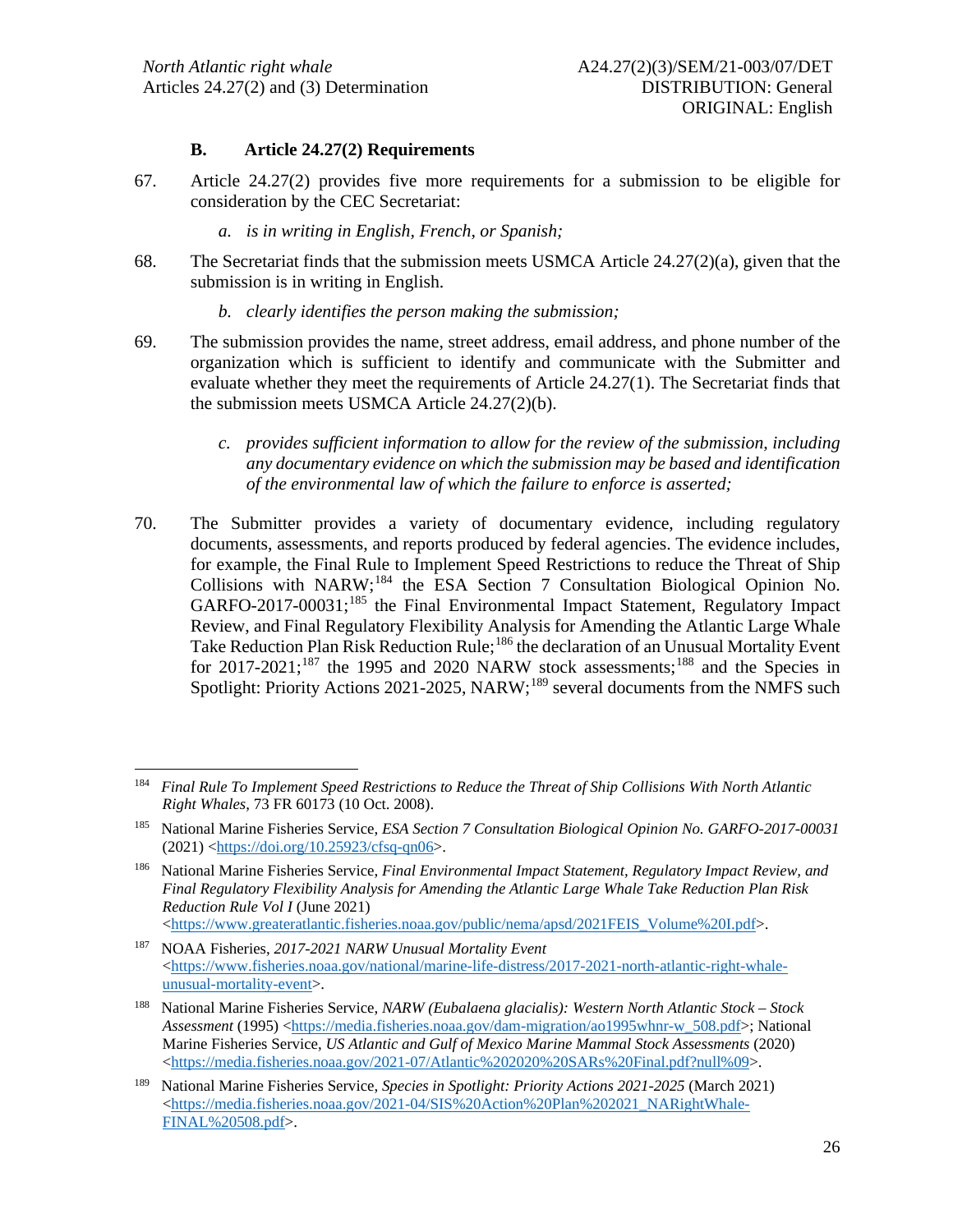as the NARW (*eubalaena glacialis*) Vessel Speed Rule Assessment of June 2020; [190](#page-26-0) NOAA's civil and administrative enforcement actions from 2010 through to 2021; and several Oceana reports on NARW conservation.<sup>[191](#page-26-1)</sup>

- 71. The submission also cites various articles and reports in peer-reviewed publications that discuss the status of NARW conservation. Additionally, it cites a decision by the IUCN to move the NARW from Endangered to critically endangered on the International Union for Conservation of Nature (IUCN) Red List. [192](#page-26-2)
- 72. The submission identifies some provisions of laws and regulations that qualify as environmental law under the USMCA as discussed in section III above. Indeed, the submission identified so many potential environmental laws that review of all legal references was impracticable. Given that situation and the possibility that the Submitter will revise the submission, the Secretariat declines to determine whether there is sufficient information to allow for identification of environmental laws of which the failure to enforce is asserted. A revised submission could cite specific, relevant legal provisions, connecting them to the assertions in the submission.
	- *d. appears to be aimed at promoting enforcement rather than at harassing industry; and*
- 73. The Secretariat finds that the submission meets USMCA Article 24.27(2)(d) since it is evident from the information and documentation included in the submission that it is aimed at promoting the effective enforcement of environmental law related to the protection and conservation of the North Atlantic right whale.
	- *e. indicates whether the matter has been communicated in writing to the relevant authorities of the Party and the Party's response, if any*
- 74. The Submitter provides several communications to relevant authorities in the US that include the same issues raised in the submission related to the North Atlantic right whale.
- 75. The Submitter sent a letter on 18 August 2021 to the Secretaries of Commerce, Homeland Security, and Interior in the US to notify them of the intent to file a submission with the CEC Secretariat under Article 24.27 of USMCA. [193](#page-26-3) The letter details the Submitter's

<span id="page-26-0"></span><sup>&</sup>lt;sup>190</sup> National Marine Fisheries Service, *NARW (Eubalaena glacialis) Vessel Speed Rule Assessment* (June 2020) *<*[https://media.fisheries.noaa.gov/2021-](https://media.fisheries.noaa.gov/2021-01/FINAL_NARW_Vessel_Speed_Rule_Report_Jun_2020.pdf?null) [01/FINAL\\_NARW\\_Vessel\\_Speed\\_Rule\\_Report\\_Jun\\_2020.pdf?null>](https://media.fisheries.noaa.gov/2021-01/FINAL_NARW_Vessel_Speed_Rule_Report_Jun_2020.pdf?null).

<span id="page-26-1"></span><sup>191</sup> Oceana, *No Time to Lose: Last Chance for Survival for North Atlantic Right Whales* (Sept. 2019), online at [<https://usa.oceana.org/publications/reports/last-chance-survival-north-atlantic-right-whales>](https://usa.oceana.org/publications/reports/last-chance-survival-north-atlantic-right-whales); Oceana, *Oceana Exposes Ships Ignoring Voluntary Speed Zone Designed to Protect Endangered Right Whales* (20 March 2020), online at [<https://usa.oceana.org/press-releases/oceana-exposes-ships-ignoring-voluntary](https://usa.oceana.org/press-releases/oceana-exposes-ships-ignoring-voluntary-speed-zone-designed-protect-endangered-right)[speed-zone-designed-protect-endangered-right>](https://usa.oceana.org/press-releases/oceana-exposes-ships-ignoring-voluntary-speed-zone-designed-protect-endangered-right); Oceana, *Speeding Toward Extinction: Vessel Strikes Threaten North Atlantic Right Whales* (21 July 2021), online at [<https://usa.oceana.org/sites/default/files/4046/narw-21-](https://usa.oceana.org/sites/default/files/4046/narw-21-0002_narw_ship_speed_compliance_report_m1_digital_singlepages_doi_web.pdf) 0002 narw ship speed compliance report m1 digital singlepages doi web.pdf>.

<span id="page-26-2"></span><sup>192</sup> The International Union for Conservation of Nature, *Almost a Third of Lemurs and North Atlantic Right Whales Now Critically Endangered – IUCN Red List* (9 July 2020)  $\langle$ https://www.iucn.org/news/species/202007/almost-a-third-lemurs-and-north-atlantic-right-whale-now[critically-endangered-iucn-red-list>](https://www.iucn.org/news/species/202007/almost-a-third-lemurs-and-north-atlantic-right-whale-now-critically-endangered-iucn-red-list).

<span id="page-26-3"></span><sup>&</sup>lt;sup>193</sup> Oceana, Notice Letter to U.S. Government re: USMCA Art. 24.27 Submission on Enforcement Matters at 2 (18 August 2021).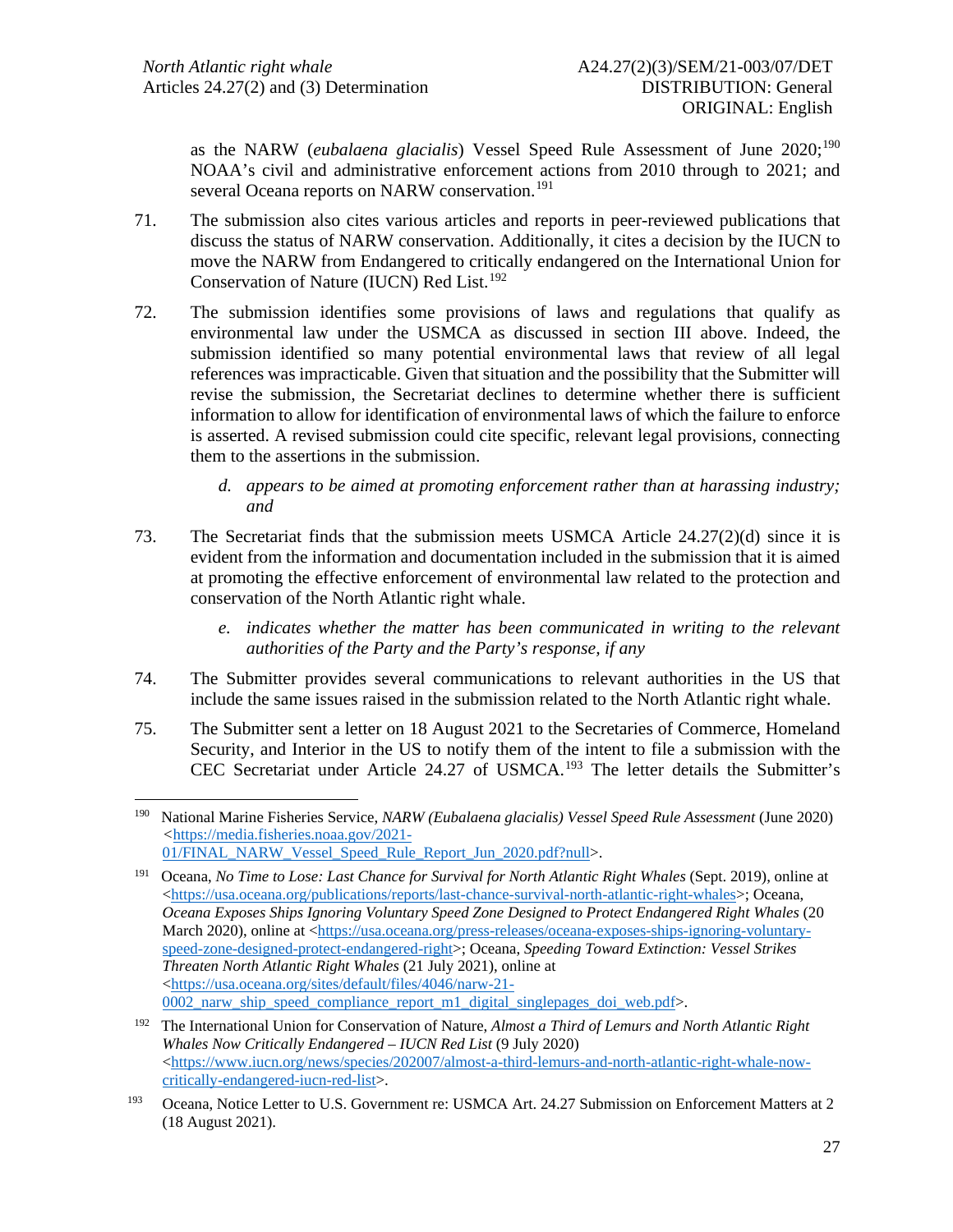assertions that the US government is not effectively enforcing the MMPA, ESA, NEPA, OCSLA and associated regulations as well as the Coast Guard Authorization Act, PWSA and UNCLOS to protect the North Atlantic right whale from fishing gear entanglement, vessel strikes, climate change, ocean noise and offshore energy development. No response from the US government was provided.

- 76. The Submitter also provided copies of the comments it submitted to relevant authorities on proposed regulations, actions, and assessments/reports:
	- Proposed Risk Reduction Rule;
	- Draft Biological Opinion for the American lobster, Jonah crab, and other "batched" fisheries in the Greater Atlantic Region;
	- Proposed Incidental Harassment Authorizations allowing the taking marine mammals incidental to geophysical surveys in the Atlantic Ocean;
	- The North Atlantic Right Whale Vessel Speed Rule Assessment; and
	- Draft Report on the Port Access Route Study: Northern New York Bight
- 77. The Secretariat finds that the submission meets USMCA Article 24.27(2)(e).

# **C. Article 24.27(3) Criteria**

- 78. Article 24.27(3) provides four more criteria that are part of the Secretariat's review process:
	- *a. the submission alleges harm to the person making the submission;*
- 79. The Secretariat has found in previous determinations that, when considering the question of harm, it must determine whether the harm asserted is due to the alleged failure to effectively enforce the environmental law and whether the harm is related to environmental protection.[194](#page-27-0)
- 80. The submission describes the current status of the endangered North Atlantic right whale<sup>[195](#page-27-1)</sup> and asserts the various ways that a lack of effective enforcement of environmental law is harming the species and jeopardizing its continued survival.<sup>[196](#page-27-2)</sup>
- 81. The submission highlights the danger posed by fishing gear and vessels to the North Atlantic right whale: "In just the last decade, the Fisheries Service reported that 218 North Atlantic right whales have likely succumbed to fishing gear entanglement and vessel strikes – approximately 24 whale deaths per year. Worse yet, observed deaths of NARWs are a

<span id="page-27-0"></span><sup>194</sup> SEM-19-004 (*Barred Owl*), Article 14(1) and (2) Determination (21 November 2019), §28; SEM-11-002 (*Sumidero Canyon II*), Article 14(1) and (2) Determination (6 September 2012), §36; SEM-13-001 (*Tourism Development in the Gulf of California*), Article 14(1) and (2) Determination (23 November 2013). *See also* SEM-20-001 (*Loggerhead Turtle*) Article 24.27(2) and (3) Determination (8 February 2020), §58.

<span id="page-27-1"></span><sup>195</sup> Submission at 18, para 10 of the Statement of Facts ("Once abundant with a population range between 9,000 to 21,000 animals, the NARW is currently one of the most endangered large whales on the planet. North Atlantic right whales have been listed as endangered since the advent of the Endangered Species List in 1970, and protected under the MMPA since 1972. In July 2020, the International Union for Conservation of Nature (IUCN) updated the status of the species to 'critically endangered' on its often-cited Red List of Threatened Species. Today, only around 360 NARWs remain, with fewer than 80 breeding females.")

<span id="page-27-2"></span><sup>196</sup> Submission at 17, para 1 of the Statement of Facts ("Since at least 1995, the U.S. Government has acknowledged that human-caused activity – from fishing gear entanglement and vessel strikes – are the principal human-caused sources of NARW mortality and serious injury.").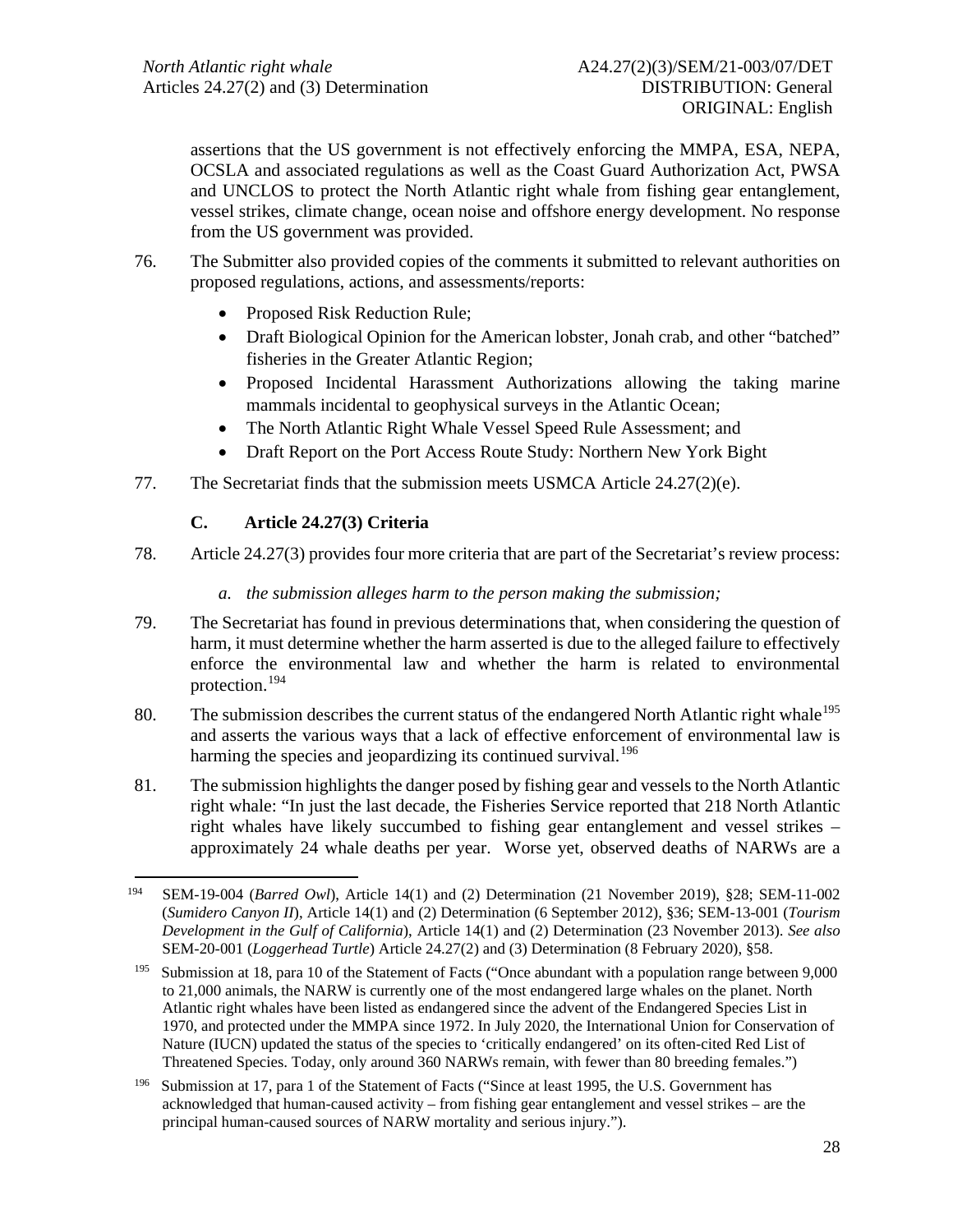fraction of actual deaths, and even if death is not the result, the sub-lethal effects of entanglements can stunt NARW growth and reduce reproductive success."<sup>[197](#page-28-0)</sup>

- 82. The submission also describes the harm to the North Atlantic right whale, its habitat, and the marine environment generally caused by climate change,  $198$  ocean noise,  $199$  and offshore energy development. <sup>[200](#page-28-3)</sup>
- 83. The Secretariat finds that the submission satisfies the criterion of USMCA 24.27(3)(a).
	- *b. the submission, alone or in combination with other submissions, raises matters about which further study would advance the goals of this Chapter;*
- 84. USMCA Article 24.2(2) establishes that the objectives of Chapter 24 are "to promote mutually supportive trade and environmental policies and practices; promote high levels of environmental protection and effective enforcement of environmental laws; and enhance the capacities of the Parties to address trade-related environmental issues, including through cooperation, in the furtherance of sustainable development."
- 85. USMCA Article 24.19 discusses conservation of marine species and states that "[e]ach Party shall promote the long-term conservation of sharks, sea turtles, seabirds, and marine mammals through the implementation and effective enforcement of conservation and management measures…[including] techniques to reduce the impact of fishing operations on these species."[201](#page-28-4)
- 86. The submission raises important questions around how to effectively enforce the protections for the endangered North Atlantic right whale in relation to various types of commercial fishing operations, marine shipping and vessel traffic, ocean noise, offshore energy exploration and development, and climate change. Exploring the matters raised in the submission could promote high levels of environmental protection and effective enforcement of environmental laws.
- 87. The Secretariat finds that the submission satisfies the criterion of USMCA 24.27(3)(b).
	- *c. private remedies available under the Party's law have been pursued; and*

<span id="page-28-0"></span><sup>&</sup>lt;sup>197</sup> Submission at 17, para 2 of the Statement of Facts (internal citations omitted).

<span id="page-28-1"></span><sup>198</sup> Submission at 17, para 3 of the Statement of Facts ("Climate change is impacting the abundance and distribution of zooplankton species, including the prey of NARWs, the calanoid copepod…Since at least 2011, NARWs are venturing into new areas in search of food, increasing the risks of fishing gear entanglement and vessel strike as NARWs move into areas without protections in search of prey.").

<span id="page-28-2"></span><sup>199</sup> Submission at 17, para 4 of the Statement of Facts ("Ocean noise, such as from shipping and offshore energy development (e.g., seismic airgun blasting to explore for offshore oil and gas), is a source of chronic stress for this critically endangered species, resulting in displacement from habitat, communication masking, and vocalization changes.").

<span id="page-28-3"></span><sup>&</sup>lt;sup>200</sup> Submission at 17, para 5 of the Statement of Facts ("Offshore energy development is rapidly expanding along the U.S. Atlantic coast in many of the same areas where NARWs feed, breed, calve, and migrate. If not responsibly sited, built, operated, and decommissioned to consider, avoid, minimize and mitigate effects to NARWs, the expansion of offshore energy poses not only an additional source of stress from ocean noise and disruption of habitats, but also threats of mortality and serious injury from entanglement and vessel strikes.").

<span id="page-28-4"></span><sup>&</sup>lt;sup>201</sup> USMCA Article  $24.19(1)(c)$ .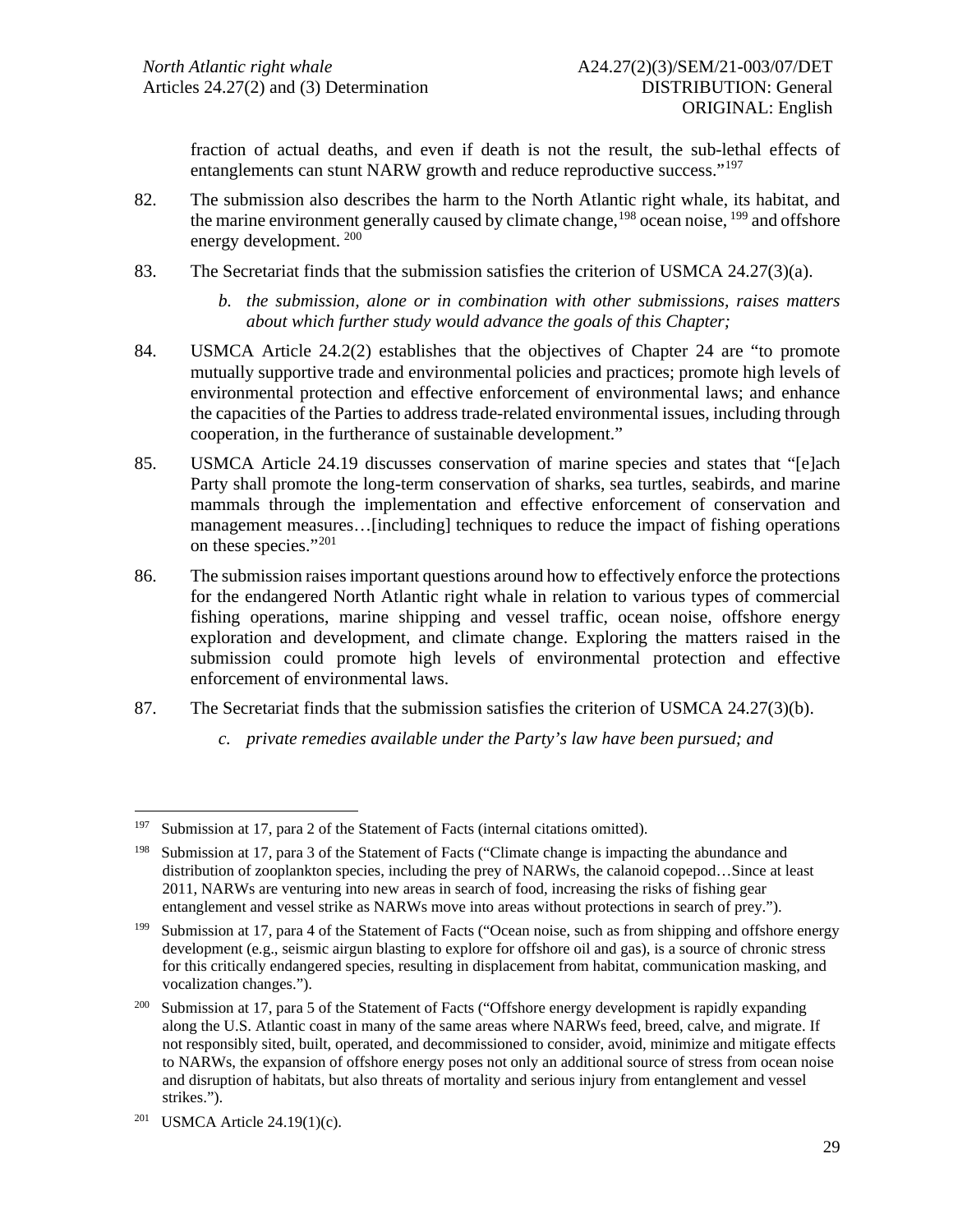- 88. The Secretariat has found that pursuing private remedies can be interpreted broadly and this criterion can be met by filing a complaint or referencing a complaint filed by another person, organization, or entity. This criterion is evaluated according to a standard of reasonableness, keeping in mind that in some cases barriers exist to pursuing such remedies<sup>[202](#page-29-0)</sup>
- 89. The Submitter references two cases before US federal district courts:
	- a. *Center for Biological Diversity et al. v. Raimondo* (Case 1:18-cv-00112)
	- b. *Maine Lobsterman's Association v. National Marine Fisheries Service* (Case 1:21 cv-02509)
- 90. The Submitter does not describe the issues raised in these two cases but notes that "the United States may inform the Secretariat that some of the matters at issue are subject to a pending judicial or administrative proceeding…."[203](#page-29-1) The Submitter does not provide copies of the complaints or any other filings.
- 91. The Secretariat cannot evaluate whether the submission satisfies the criterion of USMCA  $24.27(3)(c)$  without more information on the nature of the claims and issues raised in the cases.
- 92. A revised submission could explain whether the issues raised in these cases are the same issues raised in the submission and provide copies of the complaints filed in each case.
	- *d. the submission is not drawn exclusively from mass media reports*
- 93. The Secretariat finds that the submission is not exclusively based on mass media reports but is instead based on the documentation and information gathered by the Submitter, including regulatory documents, assessments, and reports produced by federal agencies. This material is described in detail above in relation to Article  $24.27(2)(c)$ . The submission also cites various articles in peer-reviewed publications and reports produced by the Submitter that discuss the status of NARW conservation.
- 94. The Secretariat finds that the submission satisfies the criterion of USMCA 24.27(3)(d).

# **IV. DETERMINATION**

- 95. For the foregoing reasons, the Secretariat finds that submission SEM-21-003 (*North Atlantic right whale*) does not meet the eligibility requirements of USMCA Articles 24.27(1), 24.27(2), and 24.27(3).
- 96. A revised submission should revise the environmental law cited in the submission, clarifying which specific provisions are not being effectively enforced and explain in detail whether any remedy has been pursued.

<span id="page-29-0"></span><sup>202</sup> SEM-18-001 (*Transboundary Agricultural Burning*) Article 14(1) and (2) Determination (19 February 2018), §27 ("In similar situations, the Secretariat has considered if reasonable actions were taken prior to file a submission. It has also considered that in some cases, the lack of resources may limit a submitter's ability to undertake private remedies before filing a submission. The Secretariat considers that a barrier to a private remedy may include economic and social factors.")

<span id="page-29-1"></span><sup>203</sup> Submission at 30, paragraph 50 of the Statement of Facts.